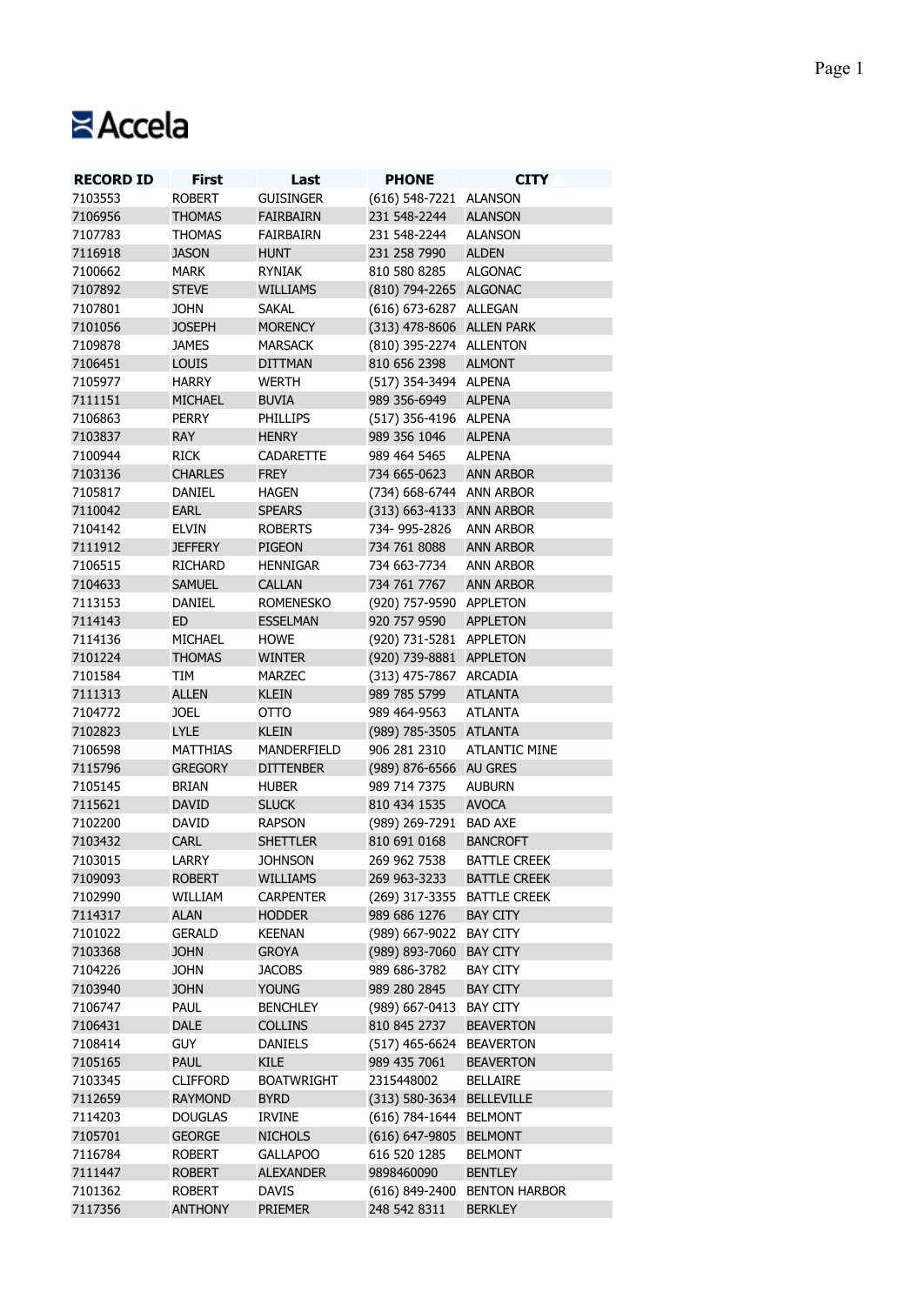| <b>RECORD ID</b> | First                       | Last               | <b>PHONE</b>                | <b>CITY</b>                     |
|------------------|-----------------------------|--------------------|-----------------------------|---------------------------------|
| 7103083          | <b>BYRON</b>                | <b>BRANT</b>       | 2694711523                  | <b>BERRIEN SPRINGS</b>          |
| 7105102          | <b>GREGORY</b>              | <b>FENNER</b>      | 269 473-3220                | BERRIEN SPRINGS                 |
| 7102730          | <b>JAMES</b>                | <b>BROWNELL</b>    | 432 386 3943                | <b>BEULAH</b>                   |
| 7103974          | <b>GEORGE</b>               | <b>JOHNSON</b>     | 248 723-1595                | <b>BEVERLY HILLS</b>            |
| 7100770          | <b>JOSEPH</b>               | <b>FULLMER</b>     | 231 796-3403                | <b>BIG RAPIDS</b>               |
| 7114798          | <b>PATRICK</b>              | <b>PETERSON</b>    | (989) 777-9000 BIRCH RUN    |                                 |
| 7106819          | <b>DOUGLAS</b>              | KASELITZ           | 248 219 7827                | <b>BLOOMFIELD HILLS</b>         |
| 7107438          | <b>GEORGE</b>               | <b>DOBROWITSKY</b> |                             | (248) 757-2227 BLOOMFIELD HILLS |
| 7103836          | <b>JOEL</b>                 | <b>HELFMAN</b>     | 248 752 0804                | <b>BLOOMFIELD HILLS</b>         |
| 7106602          | <b>PAUL</b>                 | <b>MCGLYNN</b>     | (231) 582-6448 BOYNE CITY   |                                 |
| 7105951          | DANIEL                      | <b>TUCKER</b>      | 231 215 4127                | <b>BOYNTON BEACH</b>            |
| 7101549          | <b>STEPHEN</b>              | LEWANDOWSKI        | 231 266-5357                | <b>BRANCH</b>                   |
| 7101683          | <b>GLENN</b>                | <b>RICHMOND</b>    | (248) 982-7121 BRIGHTON     |                                 |
| 7106625          | <b>JAMES</b>                | <b>NEEDHAM</b>     | (810) 227-7474 BRIGHTON     |                                 |
| 7112409          | <b>SURESH</b>               | <b>DABADE</b>      |                             | (763) 424-5800 BROOKLYN PARK    |
| 7103566          | <b>RICHARD</b>              | <b>HICKOK</b>      | (269) 697-8924 BUCHANAN     |                                 |
| 7106576          | <b>RONALD</b>               | LAING              | 231 426 4868                | <b>BUCKLEY</b>                  |
| 7116801          | <b>CHRISTOPHER CORCORAN</b> |                    | 810 715 3067                | <b>BURTON</b>                   |
| 7107400          | <b>DALE</b>                 | <b>RICHARDSON</b>  | (616) 775-3122 CADILLAC     |                                 |
|                  |                             | <b>NORTON</b>      |                             |                                 |
| 7115602          | <b>JAMES</b>                |                    | (616) 813-5426 CALEDONIA    |                                 |
| 7104635          | <b>JAMES</b>                | <b>NORTON</b>      | (616) 891-1844 CALEDONIA    |                                 |
| 7104390          | <b>ROBERT</b>               | <b>KELLER</b>      | (616) 891-6273 CALEDONIA    |                                 |
| 7103970          | WILLIAM                     | <b>HYRKAS</b>      | (906) 337-3586 CALUMET      |                                 |
| 7103272          | <b>MICHAEL</b>              | <b>SHORKEY</b>     | 313 215 3893                | <b>CANTON</b>                   |
| 7112754          | MICHAEL                     | <b>KINN</b>        | 419 396 3535                | <b>CAREY</b>                    |
| 7105027          | <b>GERALD</b>               | <b>AMEND</b>       | (517) 673-6319 CARO         |                                 |
| 7103899          | <b>HERBERT</b>              | <b>SHEARDY</b>     | (989) 673-6138 CARO         |                                 |
| 7115390          | <b>JOHN</b>                 | <b>VUDURES</b>     | (989) 673-4648 CARO         |                                 |
| 7101271          | <b>RANDY</b>                | <b>BARRIGAR</b>    | 989 673 6278                | <b>CARO</b>                     |
| 7104869          | <b>CHARLES</b>              | <b>OZARK</b>       | (810) 727-7387 CASCO        |                                 |
| 7106873          | <b>JAMES</b>                | <b>RICHARDS</b>    | 586 453-7381                | CASCO TWP                       |
| 7100704          | <b>LARRY</b>                | <b>WICHERN</b>     | 231 228-5784                | <b>CEDAR</b>                    |
| 7100355          | DALE                        | <b>LARSON</b>      |                             | (616) 696-9026 CEDAR SPRINGS    |
| 7110705          | <b>DENNIS</b>               | <b>BASS</b>        |                             | (616) 696-8000 CEDAR SPRINGS    |
| 7105350          | <b>TIMOTHY</b>              | <b>WHIPPO</b>      | (231) 675-3429 CHARLEVOIX   |                                 |
| 7104442          | <b>GREGORY</b>              | <b>SPARKS</b>      | 517-243-4461                | <b>CHARLOTTE</b>                |
| 7115070          | <b>LEROY</b>                | <b>SLEIGHT</b>     | 517 719 8793                | <b>CHARLOTTE</b>                |
| 7104560          | <b>LESLIE</b>               | <b>PULLINS</b>     | 734 845 0606                | <b>CHELSEA</b>                  |
| 7105940          | <b>RONALD</b>               | <b>SUMNER</b>      | 734 686 8846                | <b>CHELSEA</b>                  |
| 7111965          | <b>WARREN</b>               | <b>WISNER</b>      | 734 475-2425                | <b>CHELSEA</b>                  |
|                  |                             |                    |                             |                                 |
| 7117173          | DAVID                       | PARFITT            | 586 598 2081                | <b>CHESTERFIELD</b>             |
| 7102762          | <b>FRANK</b>                | <b>DEVOS</b>       | 586 949 1818                | <b>CHESTERFIELD</b>             |
| 7107402          | GARY                        | <b>SMITH</b>       | (517) 386-3505 CLARE        |                                 |
| 7105285          | <b>JERALD</b>               | <b>RUSSELL</b>     | (517) 386-9275 CLARE        |                                 |
| 7103555          | <b>NYLE</b>                 | <b>HAGGART</b>     | (517) 386-7431 CLARE        |                                 |
| 7104316          | <b>DENNIS</b>               | <b>GALBRAITH</b>   | 248 431 2172                | <b>CLARKSTON</b>                |
| 7108709          | <b>WARREN</b>               | <b>MYERS</b>       | (248) 625-0702 CLARKSTON    |                                 |
| 7105422          | <b>MICHAEL</b>              | <b>GLEASON</b>     | 248 705 5163                | <b>CLAWSON</b>                  |
| 7105994          | <b>ALBERT</b>               | <b>ROULO</b>       | 586 469-8145                | <b>CLINTON TWP</b>              |
| 7107440          | <b>EDWARD</b>               | <b>FICI</b>        | (586) 286-6144 CLINTON TWP  |                                 |
| 7103447          | <b>EUGENE</b>               | <b>TREVER</b>      | 586 468-0269                | <b>CLINTON TWP</b>              |
| 7102253          | <b>GREG</b>                 | <b>FRANKOWIAK</b>  | (586) 791-3672 CLINTON TWP  |                                 |
| 7102994          | <b>JAMES</b>                | <b>CIESLIGA</b>    | 586 792-3100                | <b>CLINTON TWP</b>              |
| 7104926          | <b>JOHN</b>                 | <b>SCOTT</b>       | (313) 823-4763 CLINTON TWP  |                                 |
| 7105833          | <b>KEVIN</b>                | <b>JOHNSON</b>     | 586 469 8383                | <b>CLINTON TWP</b>              |
| 7108230          | <b>MICHAEL</b>              | <b>DEBOLLE</b>     | 586 773 0806                | <b>CLINTON TWP</b>              |
| 7113927          | <b>RENEE</b>                | <b>MICHAELS</b>    | (586) 791-7890 CLINTON TWP  |                                 |
| 7113065          | <b>RICK</b>                 | <b>MICHAELS</b>    | 586 791 7890                | <b>CLINTON TWSP</b>             |
| 7106714          | <b>ROBERT</b>               | VARCOE             | (810) 468-9995 CLINTON TWSP |                                 |
| 7111082          | <b>DANIEL</b>               | <b>JANISKI</b>     | (810) 687-1414 CLIO         |                                 |
|                  |                             |                    |                             |                                 |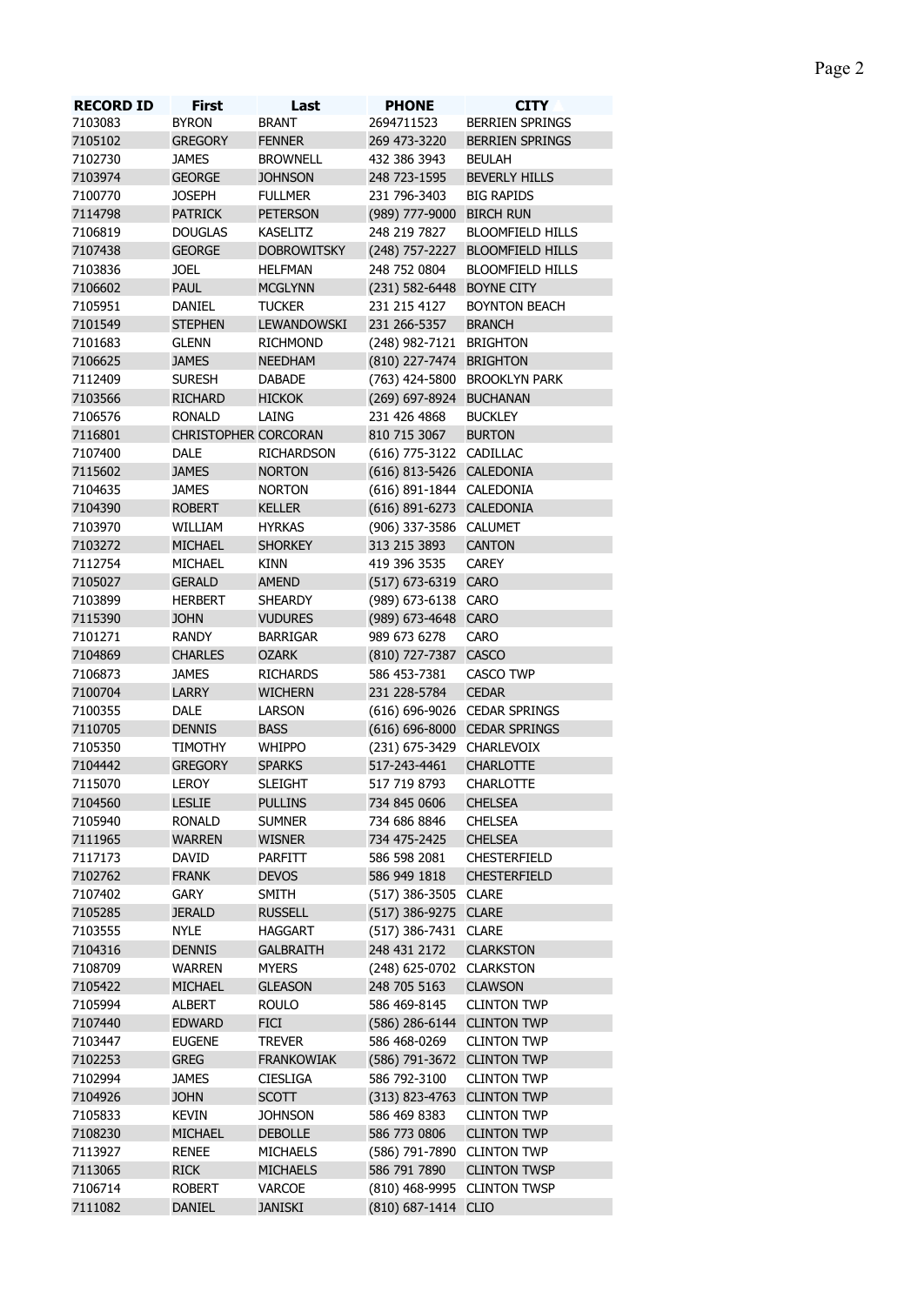|--|--|

| <b>RECORD ID</b> | <b>First</b>             | Last              | <b>PHONE</b>                | <b>CITY</b>                 |
|------------------|--------------------------|-------------------|-----------------------------|-----------------------------|
| 7108669          | <b>FRANCIS</b>           | CORCORAN          | (810) 687-7770 CLIO         |                             |
| 7111175          | <b>MATTHEW</b>           | <b>BROWN</b>      | (810) 686-9604 CLIO         |                             |
| 7100399          | <b>ANTHONY</b>           | PAWLOSKI          | 517-278-9822                | <b>COLDWATER</b>            |
| 7101179          | <b>BILL</b>              | <b>MARTINSON</b>  | (517) 278-0745 COLDWATER    |                             |
| 7104550          | MICHAEL                  | <b>NELSON</b>     | (517) 278-7649 COLDWATER    |                             |
| 7101172          | <b>MIKE</b>              | <b>FINLEY</b>     | (517) 278-4293 COLDWATER    |                             |
| 7100129          | WILLIAM                  | <b>MCMILLAN</b>   | 517 278 2104                | <b>COLDWATER</b>            |
| 7114479          | <b>CHRISTOPHER LEWIS</b> |                   | 920 897 2444                | <b>COLEMAN</b>              |
| 7117283          | <b>JACOB</b>             | <b>BEHRINGER</b>  | 920 591 0146                | <b>COLEMAN</b>              |
| 7102063          | <b>MARK</b>              | <b>TENTER</b>     | (616) 468-6626 COLOMA       |                             |
| 7105776          | <b>THOMAS</b>            | <b>COLPETSIR</b>  | 269 358-0337                | COLON                       |
| 7103683          | <b>JAMES</b>             | <b>WHELAN</b>     | (248) 624-2071 COMMERCE     |                             |
| 7106999          | <b>STEPHEN</b>           | MILLER            | (248) 921-1616 COMMERCE     |                             |
| 7102137          | <b>DANIEL</b>            | <b>ALLOR</b>      |                             | (248) 685-1651 COMMERCE TWP |
| 7116872          | <b>NICHOLE</b>           | <b>FRALEY</b>     | 248 330 5588                | <b>COMMERCE TWP</b>         |
| 7106146          | <b>DENNIS</b>            | <b>SLEVATS</b>    | 269 217 7556                | <b>COMSTOCK</b>             |
| 7101487          | <b>DAVE</b>              | <b>JAROSCH</b>    | 616 647 0084                | <b>COMSTOCK PARK</b>        |
| 7110725          | <b>ERIC</b>              | <b>SCHIEVINK</b>  | 616 785 5000                | <b>COMSTOCK PARK</b>        |
| 7110498          | <b>GEORGE</b>            | <b>BOOTH</b>      | 616 647 9805                | <b>COMSTOCK PARK</b>        |
| 7101718          | <b>DONALD</b>            | <b>SCHROCK</b>    | (616) 435-4234 CONSTANTINE  |                             |
|                  |                          |                   |                             |                             |
| 7115069          | <b>ANDREW</b>            | <b>SMITH</b>      | (616) 644-2295 COOPERSVILLE |                             |
| 7114648          | <b>JOSHUA</b>            | <b>NEWBAUER</b>   | (260) 587-9309 CORUNNA      |                             |
| 7105505          | <b>TOM</b>               | <b>SCHWEITZER</b> | (906) 586-6632 CURTIS       |                             |
| 7105772          | <b>CHARLES</b>           | <b>CLEAR</b>      | 248 388 3302                | <b>DAVISBURG</b>            |
| 7115139          | <b>DONALD</b>            | PAUL              | (248) 895-9350 DAVISBURG    |                             |
| 7101227          | <b>ROBERT</b>            | <b>DAVIS</b>      | (810) 653-7122 DAVISON      |                             |
| 7107457          | <b>EDWARD</b>            | <b>ROUSSEAU</b>   | 920 621 1204                | DE PERE                     |
| 7101575          | <b>JAMES</b>             | <b>MARBLE</b>     | 313 218 1113                | <b>DEARBORN</b>             |
| 7116415          | DANIEL                   | <b>REES</b>       | 313 363 7756                | <b>DEARBORN HEIGHTS</b>     |
| 7100948          | <b>JAMES</b>             | <b>CHARNEY</b>    | 313 274 7766                | <b>DEARBORN HGTS</b>        |
| 7107305          | <b>ROBERT</b>            | <b>CONNICK</b>    | (313) 291-8200 DEARBORN HTS |                             |
| 7105891          | <b>ALFRED</b>            | <b>PROVENZANO</b> | (313) 885-2400 DETROIT      |                             |
| 7100411          | <b>ALFRED</b>            | <b>PROVENZANO</b> | 313.885.2400                | <b>DETROIT</b>              |
| 7107071          | <b>ANTHONY</b>           | <b>MOORE</b>      | 313 273 1600                | <b>DETROIT</b>              |
| 7112684          | <b>ANTON</b>             | <b>ROZIER</b>     | 313 864-8221                | <b>DETROIT</b>              |
| 7101394          | <b>CARL</b>              | <b>EVANS</b>      | 313 341 7661                | <b>DETROIT</b>              |
| 7103081          | <b>CARLTON</b>           | <b>BOWENS</b>     | (313) 864-5363 DETROIT      |                             |
| 7113012          | <b>CARNELL</b>           | <b>CARTER</b>     | 313 363-9162                | <b>DETROIT</b>              |
| 7102140          | <b>DONALD</b>            | AVINGTON          | (313) 838-8861 DETROIT      |                             |
| 7101826          | <b>DOUGLAS</b>           | <b>WHITE</b>      | (313) 247-1931 DETROIT      |                             |
| 7102021          | EVERETT                  | LUTER             | 313 304 1310                | <b>DETROIT</b>              |
| 7101070          | <b>FARRAND</b>           | PAGE              | 313 753 3858                | <b>DETROIT</b>              |
| 7103354          | <b>GERALD</b>            | <b>DANTZLER</b>   | 313 930-2059                | <b>DETROIT</b>              |
| 7102532          | <b>GERALD</b>            | <b>NIX</b>        | 248 416 6032                | <b>DETROIT</b>              |
| 7107132          | <b>HERMAN</b>            | <b>BENNETT</b>    | 3134045698                  | <b>DETROIT</b>              |
| 7109784          | <b>JEROME</b>            | <b>MORGAN</b>     | (313) 255-3847 DETROIT      |                             |
| 7103975          | <b>JOEL</b>              | <b>KATZ</b>       | (313) 868-5540 DETROIT      |                             |
| 7103000          | <b>JUNIUS</b>            | <b>DUMAS</b>      | 313 895 0441                | <b>DETROIT</b>              |
| 7106318          | <b>LAMONT</b>            | <b>HAYES</b>      | (313) 571-8580 DETROIT      |                             |
|                  |                          |                   |                             |                             |
| 7103012          | LARRY                    | <b>HUNTER</b>     | (313) 623-3582 DETROIT      |                             |
| 7116426          | <b>LORENZO</b>           | <b>BROWN</b>      | 3134754413                  | <b>DETROIT</b>              |
| 7106553          | <b>LOUIS</b>             | <b>JOHNSON</b>    | (313) 387-0950 DETROIT      |                             |
| 7115488          | <b>MARK</b>              | AGAR              | (313) 891-3164 DETROIT      |                             |
| 7108610          | <b>MARK</b>              | <b>ODONNELL</b>   | 313 891-3164                | <b>DETROIT</b>              |
| 7107681          | MICHAEL                  | <b>LAWRENCE</b>   | 313-835-5800                | <b>DETROIT</b>              |
| 7103047          | <b>MICHAEL</b>           | <b>WILLIAMS</b>   | 313 270 7283                | <b>DETROIT</b>              |
| 7108400          | <b>PETER</b>             | <b>GARR</b>       | (313) 897-0984 DETROIT      |                             |
| 7102071          | <b>RICARDO</b>           | <b>WAY</b>        | 313-931-2777                | <b>DETROIT</b>              |
| 7104793          | SANDY                    | <b>JENKINS</b>    | (313) 863-8050 DETROIT      |                             |
| 7105971          | <b>SHELDON</b>           | WASHINGTON        | (313) 273-4410 DETROIT      |                             |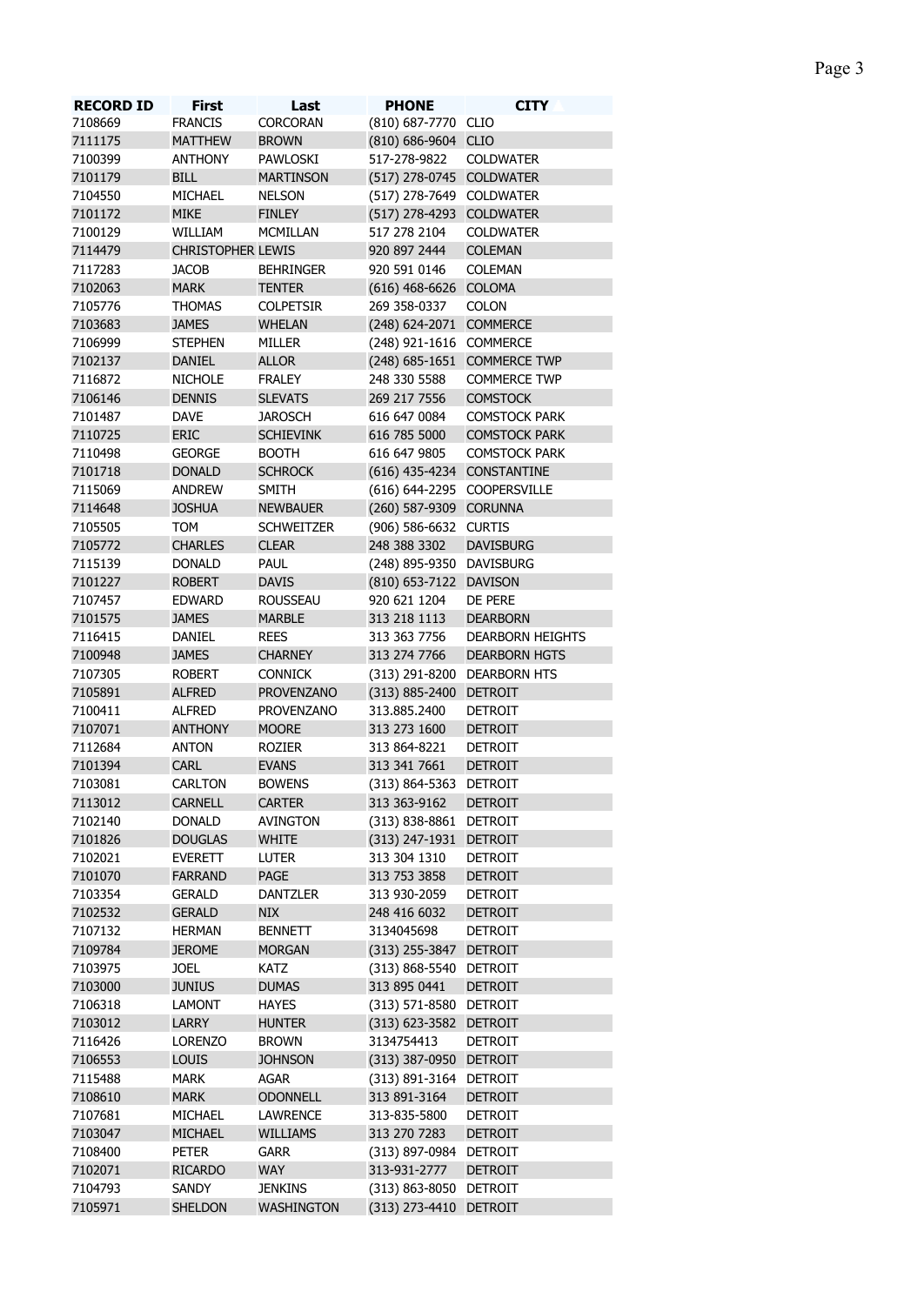| <b>RECORD ID</b> | <b>First</b>    | Last               | <b>PHONE</b>                | <b>CITY</b>                     |
|------------------|-----------------|--------------------|-----------------------------|---------------------------------|
| 7102017          | <b>STEPHEN</b>  | <b>LARKINS</b>     | (313) 836-2110 DETROIT      |                                 |
| 7103607          | <b>TYRONE</b>   | <b>MILLER</b>      | 313 269 6125                | <b>DETROIT</b>                  |
| 7105429          | <b>WALTER</b>   | <b>GREEN</b>       | (313) 836-2365 DETROIT      |                                 |
| 7106842          | <b>WILBERT</b>  | <b>MCCASKILL</b>   | 313 340-0188                | <b>DETROIT</b>                  |
| 7106008          | WILLIE          | <b>ALLISON</b>     | 3138933062                  | <b>DETROIT</b>                  |
| 7106704          | <b>ERNEST</b>   | <b>TIMKO</b>       | (517) 669-8872 DEWITT       |                                 |
| 7106255          | <b>ERNEST</b>   | <b>TIMKO</b>       | 517 484 0762                | <b>DEWITT</b>                   |
| 7106705          | <b>KENNETH</b>  | <b>TIMKO</b>       | 517 669 1268                | <b>DEWITT</b>                   |
| 7108070          | MICHAEL         | <b>NUNN</b>        | 517 485 0472                | <b>DEWITT</b>                   |
| 7105289          | <b>DALE</b>     | <b>SCHOTTS</b>     | 313 706 0333                | <b>DEXTER</b>                   |
| 7106926          | DANIEL          | <b>BARNES</b>      | (734) 604-0075 DEXTER       |                                 |
| 7116471          | ERIC            | <b>DURLIAT</b>     | 734 646 1190                | <b>DEXTER</b>                   |
| 7106300          | <b>GERARD</b>   | <b>DION</b>        | (313) 426-7788 DEXTER       |                                 |
| 7106338          | <b>GORDON</b>   | <b>MILES</b>       | 517 646 6548                | <b>DIMONDALE</b>                |
| 7100648          | <b>TERRY</b>    | <b>MAAG</b>        | 517 819 9486                | <b>DIMONDALE</b>                |
| 7105998          | <b>JAMES</b>    | <b>RAAB</b>        | (248) 628-4230 DRYDEN       |                                 |
|                  |                 |                    |                             |                                 |
| 7116777          | <b>TERRY</b>    | <b>MCCARTHY</b>    | 810 796 2840                | <b>DRYDEN</b>                   |
| 7105787          | <b>WAYNE</b>    | <b>DITTMAN</b>     | (810) 796-2220 DRYDEN       |                                 |
| 7116863          | <b>JOSEPH</b>   | MAJINSKA           | 517 622 0355                | <b>EAGLE</b>                    |
| 7103442          | <b>DONALD</b>   | <b>SWARTZ</b>      | (810) 775-0822 EAST DETROIT |                                 |
| 7103810          | <b>CHARLES</b>  | <b>CLARK</b>       | 231 536 0047                | EAST JORDAN                     |
| 7105406          | <b>ROBERT</b>   | <b>DRAVES</b>      | 231 499 9678                | <b>EAST JORDAN</b>              |
| 7101213          | <b>LYNN</b>     | <b>MORGAN</b>      | 517 930 9030                | <b>EAST LANSING</b>             |
| 7105908          | <b>JOHN</b>     | <b>RUETZ</b>       | (734) 934-4040 ECORSE       |                                 |
| 7106285          | <b>LLOYD</b>    | <b>CHUPP</b>       | 574 875-5243                | <b>ELKHART</b>                  |
| 7100095          | <b>JOHN</b>     | <b>HOHMAN</b>      | 231 734 3483                | <b>EVART</b>                    |
| 7103817          | <b>STEVE</b>    | <b>DEFAUW</b>      | (248) 476-2323 FARMINGTON   |                                 |
| 7107451          | <b>DAVE</b>     | <b>MURRAY</b>      | 248 514 0056                | <b>FARMINGTON HILL</b>          |
| 7100337          | <b>JERRY</b>    | <b>JAGODZINSKI</b> | 248 471-6700                | <b>FARMINGTON HILL</b>          |
| 7100264          | <b>JOSEPH</b>   | <b>CAVANAUGH</b>   |                             | (248) 476-9366 FARMINGTON HILL  |
| 7105431          | <b>CHARLES</b>  | <b>GREER</b>       |                             | (248) 867-1578 FARMINGTON HILLS |
| 7100232          | <b>DANIEL</b>   | <b>BERGSTROM</b>   | 734 730 8110                | <b>FARMINGTON HILLS</b>         |
| 7116956          | <b>MIGUEL</b>   | <b>VARGAS</b>      | 248 427 5050                | <b>FARMINGTON HILLS</b>         |
| 7100816          | <b>REGINALD</b> | <b>MORTZ</b>       |                             | (248) 449-9000 FARMINGTON HILLS |
| 7112396          | <b>ROBERT</b>   | <b>HUGHES</b>      | 248-442-2577                | <b>FARMINGTON HILLS</b>         |
| 7116564          | <b>ROBERT</b>   | <b>JAGENBERG</b>   | 248 991 9467                | <b>FARMINGTON HILLS</b>         |
|                  |                 |                    |                             |                                 |
| 7107975          | <b>TERRY</b>    | <b>NORRIS</b>      | 989 621 1888                | <b>FARWELL</b>                  |
| 7114823          | <b>ANDREW</b>   | <b>CAPUTO</b>      | 810 735 7957                | <b>FENTON</b>                   |
| 7111140          | <b>DEAN</b>     | MCCLELLAN          | 810 991 1295                | <b>FENTON</b>                   |
| 7114567          | <b>FRANCIS</b>  | <b>TOMCZAK</b>     | (810) 750-6420 FENTON       |                                 |
| 7114400          | <b>RANDALL</b>  | <b>MORRIS</b>      | 734 277 1087                | <b>FENTON</b>                   |
| 7103503          | <b>ROBERT</b>   | <b>BUTTORFF</b>    | 810 629 6007                | <b>FENTON</b>                   |
| 7114086          | <b>CHARLES</b>  | <b>HOSLER</b>      | 248 399 4200                | <b>FERNDALE</b>                 |
| 7102767          | <b>DENNIS</b>   | EMMI               | (313) 543-7891 FERNDALE     |                                 |
| 7113980          | <b>JAMES</b>    | <b>MAXWELL</b>     | (248) 399-2162 FERNDALE     |                                 |
| 7111167          | PHILIP          | PIASECZNY          | (248) 398-7970 FERNDALE     |                                 |
| 7102437          | DAVE            | <b>JOHNSON</b>     | (810) 736-9325 FLINT        |                                 |
| 7105950          | <b>JAMES</b>    | <b>TROVILLION</b>  | (313) 687-2473 FLINT        |                                 |
| 7100081          | <b>KEN</b>      | <b>HARDIN</b>      | 810 232 1780                | <b>FLINT</b>                    |
| 7107298          | <b>ROGER</b>    | <b>WILKINS</b>     | 810 820 9956                | <b>FLINT</b>                    |
| 7107293          | JIM             | <b>STALEY</b>      | (810) 659-7247 FLUSHING     |                                 |
| 7114563          | <b>PAUL</b>     | <b>BEHRINGER</b>   | (920) 921-9020 FOND DU LAC  |                                 |
| 7105319          | DALE            | <b>THELEN</b>      | 989-640-3331                | <b>FOWLER</b>                   |
| 7108678          | <b>HAROLD</b>   | <b>WININGER</b>    | 989 652-4438                | <b>FRANKENMUTH</b>              |
| 7102556          | TIMOTHY         | PIGOTT             | 989 798 3009                | <b>FRANKENMUTH</b>              |
| 7112394          | <b>KURT</b>     | <b>GIBBONS</b>     | 586 415 4500                | <b>FRASER</b>                   |
|                  |                 |                    |                             |                                 |
| 7102844          | <b>ROBERT</b>   | <b>MACK</b>        | 586 415 0063                | <b>FRASER</b>                   |
| 7105665          | <b>ROBERT</b>   | <b>MACK</b>        | 586 415-0063                | <b>FRASER</b>                   |
| 7108498          | WILLIAM         | <b>HENDERSON</b>   | 586 293-7575                | <b>FRASER</b>                   |
| 7116825          | <b>JAMES</b>    | <b>RICHARDS</b>    | 989 692 0268                | <b>FREELAND</b>                 |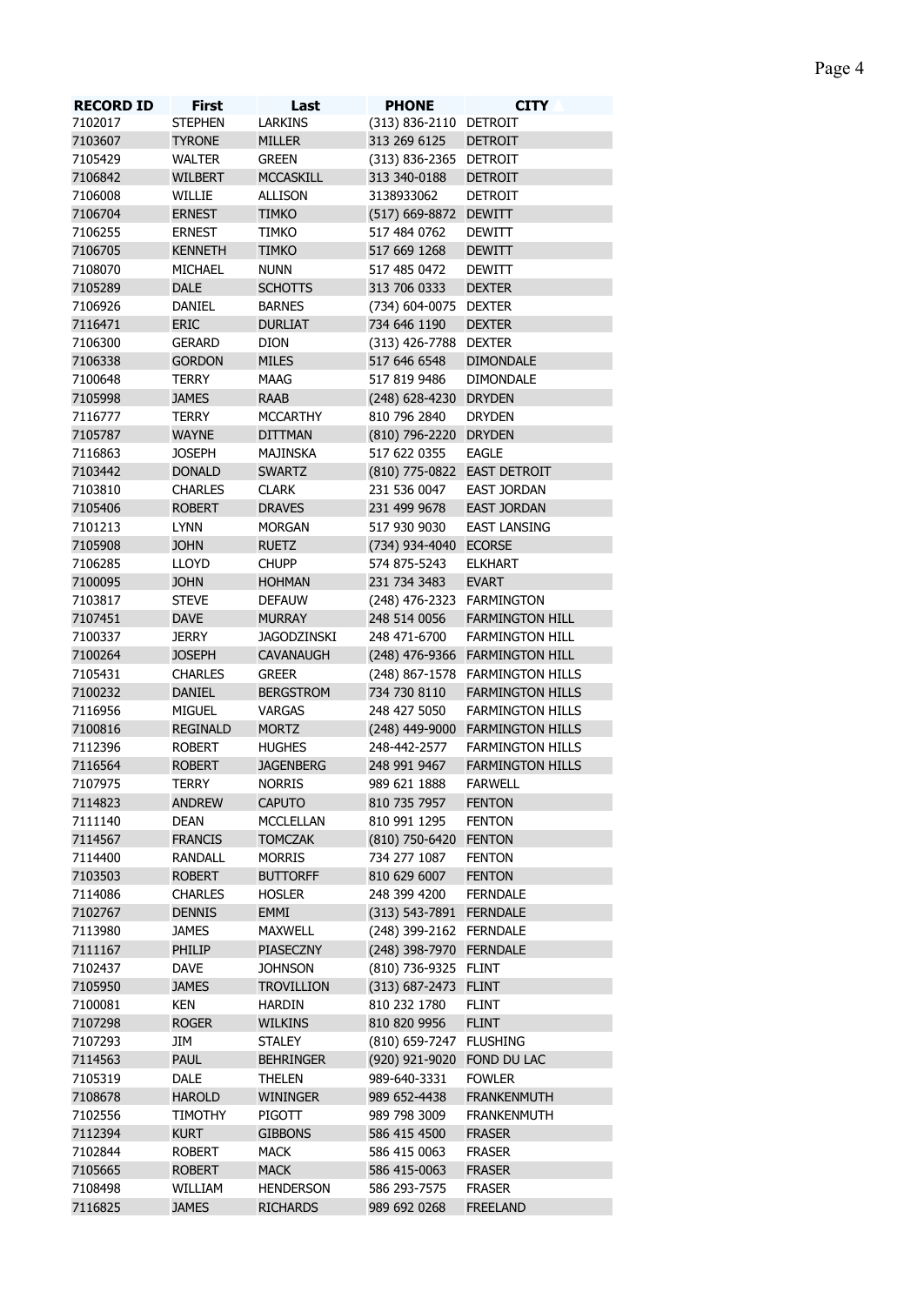| <b>RECORD ID</b> | <b>First</b>    | Last               | <b>PHONE</b>                | <b>CITY</b>                     |
|------------------|-----------------|--------------------|-----------------------------|---------------------------------|
| 7102051          | <b>MARK</b>     | <b>SCHULTZ</b>     | (989) 695-9512 FREELAND     |                                 |
| 7109278          | <b>SCOTT</b>    | <b>REDBURN</b>     | 989 695-9800                | <b>FREELAND</b>                 |
| 7110745          | <b>MURRAY</b>   | <b>OBRIEN</b>      | 419 332 5200                | <b>FREMONT</b>                  |
| 7114881          | <b>SCOTT</b>    | <b>PENIVE</b>      | 734 718 7798                | <b>GARDEN CITY</b>              |
| 7115290          | DANIEL          | KING               | 906 280 0858                | <b>GLADSTONE</b>                |
| 7106753          | <b>DAVID</b>    | <b>BONHAM</b>      | 989 426 2151                | <b>GLADWIN</b>                  |
| 7106268          | LAWERANCE       | ALWARD             | (517) 426-9228 GLADWIN      |                                 |
| 7100091          | LONNIE          | <b>HILTS</b>       | 517 539 5551                | <b>GLADWIN</b>                  |
| 7106345          | <b>RONALD</b>   | PRATT              | (517) 426-5971 GLADWIN      |                                 |
| 7105522          | <b>RONALD</b>   | <b>WHITE</b>       | (517) 426-5197 GLADWIN      |                                 |
| 7114410          | <b>GREGORY</b>  | <b>MOSHER</b>      | 410 768 1931                | <b>GLEN BURNIE</b>              |
| 7100902          | <b>KENNETH</b>  | <b>ADKISSON</b>    | 810 636 8616                | <b>GOODRICH</b>                 |
| 7114811          | <b>BRADLEY</b>  | <b>HALLOCK</b>     | 616 232 7190                | <b>GOWEN</b>                    |
| 7106653          | <b>FRANK</b>    | <b>REMINDER</b>    | (616) 842-6930 GRAND HAVEN  |                                 |
| 7107086          | <b>ORA</b>      | <b>RICHERT</b>     | 616 844 0438                | <b>GRAND HAVEN</b>              |
| 7102737          | <b>THOMAS</b>   | <b>BUTTERWORTH</b> | 616 299 5870                | <b>GRAND HAVEN</b>              |
| 7100789          | <b>DAVID</b>    | <b>KEBLER</b>      | 517 256 8652                | <b>GRAND LEDGE</b>              |
| 7106426          | <b>JAMES</b>    | <b>CARSON</b>      | 517 627 2851                | <b>GRAND LEDGE</b>              |
| 7107889          | <b>ROD</b>      | <b>TENNISWOOD</b>  | (517) 627-7437 GRAND LEDGE  |                                 |
| 7103773          | <b>DARRELL</b>  | <b>THOMAS</b>      | (616) 245-8719 GRAND RAPIDS |                                 |
| 7104781          | <b>DAVID</b>    | <b>HOFSTRA</b>     | 616 334 4307                | <b>GRAND RAPIDS</b>             |
| 7104275          | <b>DOUG</b>     | <b>TERPSTRA</b>    |                             |                                 |
|                  |                 |                    | (616) 455-3333 GRAND RAPIDS |                                 |
| 7104314          | <b>DOUGLAS</b>  | <b>IRVINE</b>      | 616 361 7256                | <b>GRAND RAPIDS</b>             |
| 7115807          | <b>GARY</b>     | <b>BREWER</b>      |                             | (616) 452-2184 GRAND RAPIDS     |
| 7111932          | <b>HARRY</b>    | <b>GOOSSENS</b>    |                             | (616) 735-2300 GRAND RAPIDS     |
| 7110200          | <b>KEVIN</b>    | <b>SIEGEL</b>      | 616 735 2300                | <b>GRAND RAPIDS</b>             |
| 7113863          | <b>KEVIN</b>    | ZITTEL             |                             | (616) 813-1222 GRAND RAPIDS     |
| 7108350          | <b>MARVIN</b>   | <b>SMEAL</b>       | 616 534 0032                | <b>GRAND RAPIDS</b>             |
| 7116395          | MICHAEL         | <b>BUZALSKI</b>    | 616 437 6922                | <b>GRAND RAPIDS</b>             |
| 7105003          | <b>PETER</b>    | <b>WIERENGA</b>    |                             | (616) 243-3131 GRAND RAPIDS     |
| 7107058          | <b>ROBERT</b>   | <b>PROOS</b>       |                             | (616) 453-4800 GRAND RAPIDS     |
| 7109835          | <b>TED</b>      | <b>RUYS</b>        |                             | (616) 454-9800 GRAND RAPIDS     |
| 7111180          | <b>THOMAS</b>   | <b>HARRY</b>       | 616 304 1500                | <b>GRAND RAPIDS</b>             |
| 7104492          | <b>WILLIAM</b>  | <b>FEENSTRA</b>    | (616) 538-5929 GRANDVILLE   |                                 |
| 7104026          | <b>ALAN</b>     | <b>BUCHANAN</b>    | 231 250 9600                | <b>GRANT</b>                    |
| 7116912          | <b>ROBERT</b>   | <b>BUCHANAN</b>    | 800 866 7651                | <b>GRANT</b>                    |
| 7101940          | <b>JEFFERY</b>  | <b>ROSE</b>        | 989 348 6574                | <b>GRAYLING</b>                 |
| 7104722          | <b>ROBERT</b>   | <b>DUNN</b>        | 989 390-9795                | <b>GRAYLING</b>                 |
| 7100127          | <b>SAMUEL</b>   | <b>MCFARLAND</b>   | 616 754 9353                | <b>GREENVILLE</b>               |
| 7106054          | <b>LAWRENCE</b> | <b>GANNAN</b>      | 313 402 8302                | <b>GROSSE POINTE</b>            |
| 7107883          | WILLIAM         | <b>SKLUT</b>       | 313-884-3237                | <b>GROSSE POINTE</b>            |
| 7104503          | <b>LOUIS</b>    | <b>GAWLEY</b>      | 313-525-1164                | <b>GROSSE POINTE SHORES</b>     |
| 7103303          | <b>JAMES</b>    | <b>VERBEKE</b>     |                             | (313) 881-0169 GROSSE PTE FARMS |
| 7101353          | <b>FRED</b>     | <b>DABOUL</b>      |                             | (313) 881-2023 GROSSE PTE WDS   |
| 7107763          | <b>BRUCE</b>    | <b>KASELITZ</b>    | 313 885 7068                | <b>GROSSE PTE WOODS</b>         |
| 7105892          | <b>GARY</b>     | <b>PROVENZANO</b>  |                             | (313) 410-4889 GROSSE PTE WOODS |
| 7113108          | <b>DONALD</b>   | <b>STEWART</b>     | 847 625 6300                | <b>GURNEE</b>                   |
| 7104631          | LARRY           | <b>SWAILES</b>     |                             |                                 |
| 7116833          |                 |                    | (906) 249-5016 GWINN        |                                 |
|                  | <b>CALVIN</b>   | <b>HEWITT</b>      | 989 984 0210                | <b>HALE</b>                     |
| 7103506          | <b>THOMAS</b>   | <b>CLEMENT</b>     | (989) 387-3851 HALE         |                                 |
| 7106760          | <b>SHELLEY</b>  | <b>BURTON</b>      | 269 751-5591                | <b>HAMILTON</b>                 |
| 7116552          | <b>PATRICK</b>  | <b>CARLSON</b>     | 906 482 0139                | <b>HANCOCK</b>                  |
| 7105099          | <b>ROBERT</b>   | <b>FARRINGTON</b>  | 231-622-1811                | <b>HARBOR SPRINGS</b>           |
| 7104727          | <b>EVERETT</b>  | <b>ELLARD</b>      | 586 354 0030                | HARPER WOODS                    |
| 7105945          | <b>TINA</b>     | <b>THOMPSON</b>    | 313 647 4034                | HARPER WOODS                    |
| 7103751          | <b>ARLEN</b>    | <b>STEARNS</b>     | 989 418 8183                | <b>HARRISON</b>                 |
| 7102455          | <b>CURTIS</b>   | KOTYLO             | (586) 465-4400              | <b>HARRISON TWP</b>             |
| 7103582          | <b>GREGORY</b>  | <b>KITCHEN</b>     | 248 292 1930                | <b>HARRISON TWP</b>             |
| 7103880          | JOE             | <b>BUZZELLI</b>    | 586 463-3060                | <b>HARRISON TWP</b>             |

ROBERT BUZZELLI (586) 772-4142 HARRISON TWP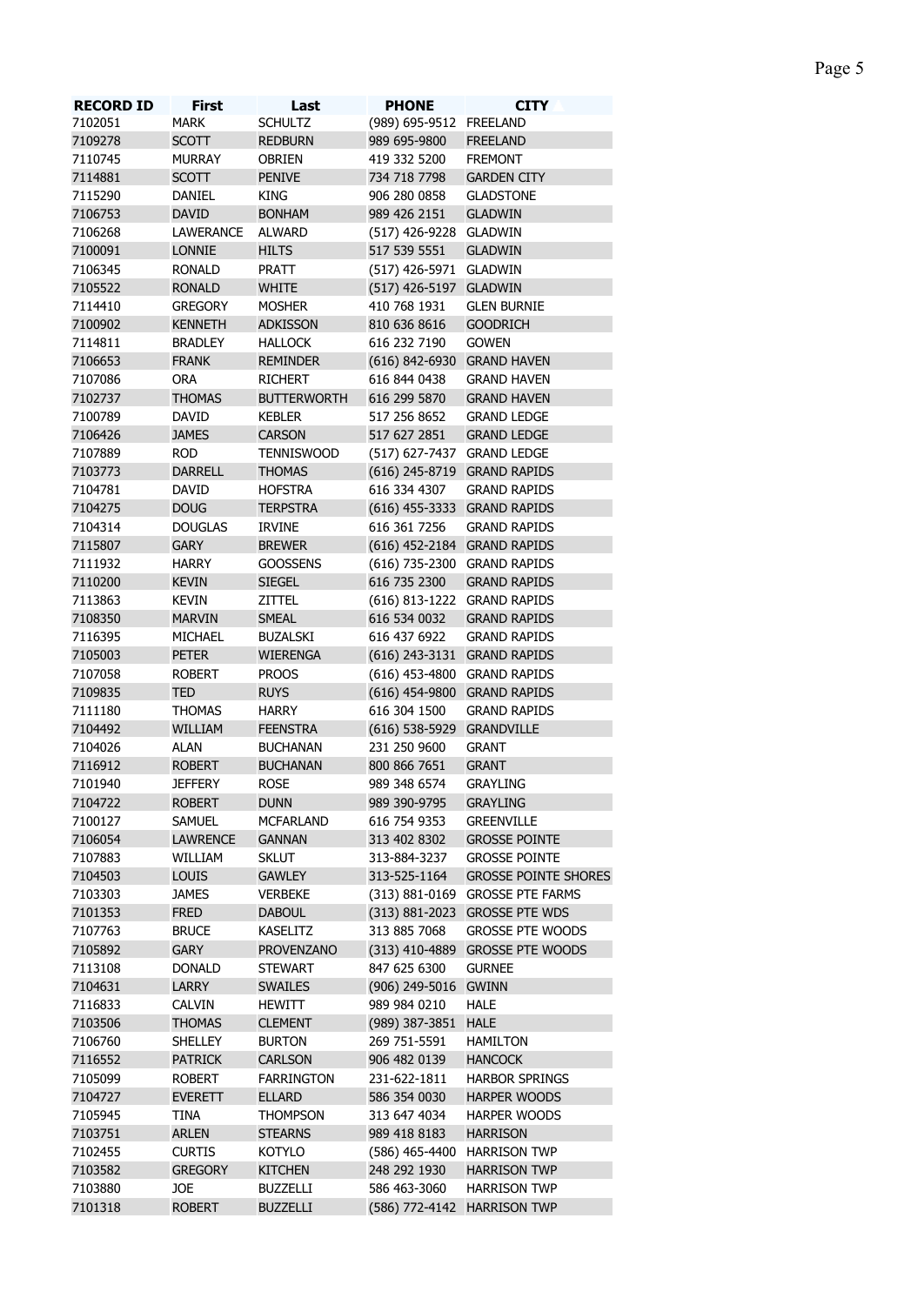| ı<br>ı.<br>г<br>r. |  |
|--------------------|--|
|--------------------|--|

| <b>RECORD ID</b> | <b>First</b>                | Last               | <b>PHONE</b>               | <b>CITY</b>                  |
|------------------|-----------------------------|--------------------|----------------------------|------------------------------|
| 7103605          | <b>GILBERT</b>              | <b>MCFARLAND</b>   | 586 783 7369               | <b>HARRISON TWSP</b>         |
| 7102699          | WILLIAM                     | <b>ADAMS</b>       | 231 873 2665               | <b>HART</b>                  |
| 7110072          | <b>CHRISTOPHER SHELTERS</b> |                    | (248) 889-3526 HARTLAND    |                              |
| 7115141          | <b>JASON</b>                | <b>BUELL</b>       | 469 693 3553               | <b>HARTLAND</b>              |
| 7115122          | <b>JERRY</b>                | <b>BUELL</b>       | 248 345 9457               | <b>HARTLAND</b>              |
| 7101407          | <b>JOHN</b>                 | <b>GALLOMBARDO</b> |                            |                              |
|                  |                             |                    | (248) 224-6070 HARTLAND    |                              |
| 7106686          | <b>GREGORY</b>              | <b>SKLUT</b>       | 248 547-3340               | <b>HAZEL PARK</b>            |
| 7107602          | <b>JOSEPH</b>               | <b>THOMPSON</b>    | 248 545 5255               | <b>HAZEL PARK</b>            |
| 7100359          | <b>RICHARD</b>              | LENTZ              | (313) 547-5770 HAZEL PARK  |                              |
| 7114369          | <b>KENNETH</b>              | <b>WARD</b>        | (989) 642-5257 HEMLOCK     |                              |
| 7114907          | <b>ROBERT</b>               | <b>HARWOOD</b>     | 231 832-5011               | <b>HERSEY</b>                |
| 7109782          | <b>KENDALL</b>              | <b>NIGHTLINGER</b> | 906 484 2092               | <b>HESSEL</b>                |
| 7103007          | PETER                       | <b>GREEN</b>       |                            | (313) 868-2400 HIGHLAND PARK |
| 7102143          | <b>EDWARD</b>               | <b>BURKES</b>      | (313) 866-8675 HIGHLAND PK |                              |
| 7107148          | <b>RICHARD</b>              | <b>JOHNSON</b>     | 989 742 2278               | HILLMAN                      |
| 7112286          | <b>DUANE</b>                | <b>DECLERCK</b>    | (248) 634-5060 HOLLY       |                              |
| 7105981          | <b>JOHN</b>                 | <b>SHELTERS</b>    | 248 563 0707               | <b>HOLLY</b>                 |
| 7107467          | <b>RUSSELL</b>              | <b>WALKER</b>      | 810 560 4993               | <b>HOLLY</b>                 |
| 7107750          | <b>GARY</b>                 | <b>GORSALITZ</b>   | (920) 739-6620 HORTONVILLE |                              |
| 7101526          | <b>JOHN</b>                 | <b>KOSKI</b>       | 906 482 3500               | <b>HOUGHTON</b>              |
| 7101178          | <b>RODERICK</b>             | LAFRAUGH           | 989 422-3325               | <b>HOUGHTON LAKE</b>         |
| 7116785          | <b>ARTHUR</b>               | <b>EASTMAN</b>     | 734 323 4812               | <b>HOWELL</b>                |
| 7100041          | <b>DENNIS</b>               | <b>CREGAR</b>      | 517 552 5770               | <b>HOWELL</b>                |
| 7114854          | <b>DOUGLAS</b>              | <b>WILCOX</b>      | (517) 548-2730 HOWELL      |                              |
| 7107052          | <b>FRED</b>                 | <b>GALBRAITH</b>   | (517) 546-5817 HOWELL      |                              |
| 7100243          | <b>JAMES</b>                | <b>BROPHY</b>      | 517-545-5865               | <b>HOWELL</b>                |
|                  |                             |                    |                            |                              |
| 7106101          | <b>JAMES</b>                | MARTINI            | (517) 546-7314 HOWELL      |                              |
| 7115934          | <b>RAYMOND</b>              | <b>FULLER</b>      | (810) 459-0006 HOWELL      |                              |
| 7103133          | <b>RUSSELL</b>              | <b>FOX</b>         | (517) 546-7700 HOWELL      |                              |
| 7112942          | <b>URI</b>                  | <b>WAY</b>         | 734 637 1384               | <b>HOWELL</b>                |
| 7117143          | <b>MATTHEW</b>              | <b>SMITH</b>       | 517 937 8857               | <b>HUDSON</b>                |
| 7106299          | <b>KENNETH</b>              | <b>DEVREE</b>      | (616) 669-1430 HUDSONVILLE |                              |
| 7108124          | <b>PAUL</b>                 | <b>KAVIEFF</b>     | 248 860 0541               | <b>HUNTINGTON WOODS</b>      |
| 7108817          | <b>JAMES</b>                | <b>MCCABE</b>      | (810) 724-5028 IMLAY CITY  |                              |
| 7105372          | <b>CYRIL</b>                | <b>ATKINSON</b>    | 3137213599                 | <b>INKSTER</b>               |
| 7109060          | <b>THOMAS</b>               | <b>GUSTAFSON</b>   | 616 890 2138               | <b>IONIA</b>                 |
| 7107866          | <b>HARRY</b>                | KLEIMAN            |                            | (906) 774-1955 IRON MOUNTAIN |
| 7105293          | <b>JAMES</b>                | <b>SHAPY</b>       | 906 779 0595               | <b>IRON MOUNTAIN</b>         |
| 7106339          | <b>EUGENE</b>               | MILEWSKI           | (906) 932-3331 IRONWOOD    |                              |
| 7114988          | <b>LEONARD</b>              | <b>BURNS</b>       | (906) 786-3533 ISHPEMING   |                              |
| 7106014          | <b>CHARLES</b>              | <b>BARNUM</b>      | 517 764 7575               | <b>JACKSON</b>               |
| 7108011          | <b>DANIEL</b>               | <b>DECKER</b>      | (517) 782-9463 JACKSON     |                              |
| 7115594          | <b>JAMES</b>                | MEININGER          | 734 564 3931               | <b>JACKSON</b>               |
| 7108071          | <b>MICHAEL</b>              | <b>HAMILTON</b>    | (517) 787-3490 JACKSON     |                              |
| 7102674          | MICHAEL                     | WISNIEWSKI         | (517) 783-3620 JACKSON     |                              |
| 7100026          | WILLIAM                     | <b>BULLINGER</b>   | 517 784 6149               | <b>JACKSON</b>               |
|                  |                             |                    |                            |                              |
| 7102822          | WILLIAM                     | <b>KISTKA</b>      | (517) 784-3646 JACKSON     |                              |
| 7104384          | <b>RAPHAEL</b>              | <b>JAWOR</b>       | (313) 327-6993 JEDDO       |                              |
| 7102348          | <b>GARY</b>                 | <b>DENSLOW</b>     | 616 667 2711               | <b>JENISON</b>               |
| 7107954          | <b>ROBERT</b>               | <b>KROMBEEN</b>    | 616 457 8678               | <b>JENISON</b>               |
| 7103380          | <b>HOWARD</b>               | <b>HOUCHEN</b>     | (517) 849-9316 JONESVILLE  |                              |
| 7102811          | <b>PAUL</b>                 | <b>JABOUR</b>      | 517 849-7466               | <b>JONESVILLE</b>            |
| 7101006          | <b>DON</b>                  | HIGH               | (269) 382-4001 KALAMAZOO   |                              |
| 7110279          | <b>JOHN</b>                 | LEWANDOWSKI        | 269 342-2748               | <b>KALAMAZOO</b>             |
| 7112738          | <b>JOHN</b>                 | <b>PHILLIPS</b>    | 269 217 6035               | <b>KALAMAZOO</b>             |
| 7100031          | <b>THOMAS</b>               | <b>CALVEY</b>      | 616 349 2676               | <b>KALAMAZOO</b>             |
| 7115207          | <b>TODD</b>                 | <b>HARROUN</b>     | (269) 345-8657 KALAMAZOO   |                              |
| 7107594          | <b>LAUREL</b>               | <b>ROOT</b>        | 231 258-0677               | <b>KALKASKA</b>              |
| 7116494          | <b>LYLE</b>                 | <b>COY</b>         | 231 384 5350               | <b>KALKASKA</b>              |
| 7111404          | <b>JOHN</b>                 | <b>HODDER</b>      | 989 686 7771               | <b>KAWKAWLIN</b>             |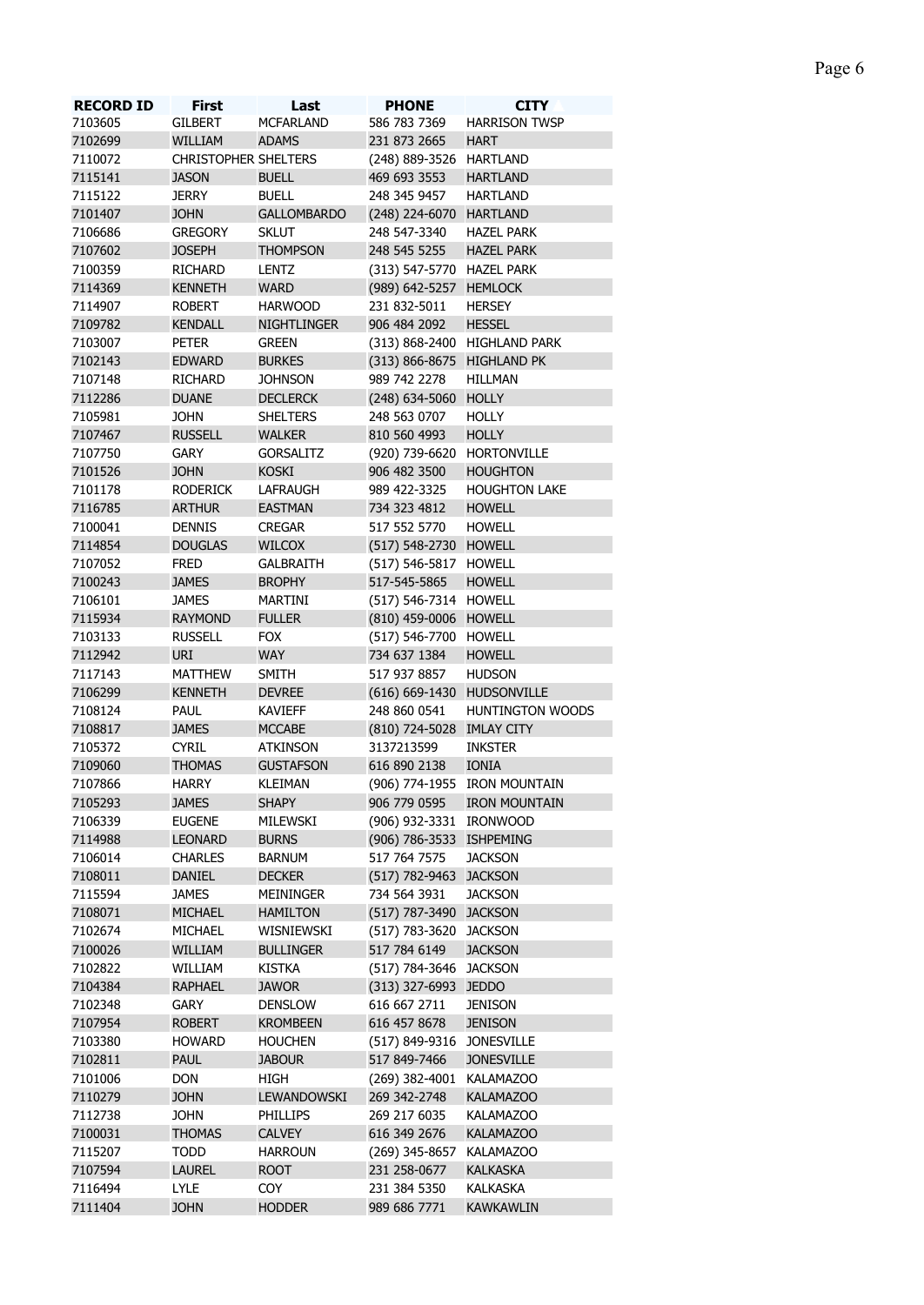| <b>RECORD ID</b> | <b>First</b>      | Last              | <b>PHONE</b>             | <b>CITY</b>         |
|------------------|-------------------|-------------------|--------------------------|---------------------|
| 7103216          | MICHAEL           | <b>MOWBRAY</b>    | 989-684-0266             | <b>KAWKAWLIN</b>    |
| 7102864          | <b>ROBERT</b>     | <b>MOWBRAY</b>    | 989-684-0266             | <b>KAWKAWLIN</b>    |
| 7106697          | <b>JOSEPH</b>     | SZYDLOWSKI        | 248 521 4437             | <b>KEEGO HARBOR</b> |
| 7116467          | <b>ROSS</b>       | <b>BAYER</b>      | 330 633 1014             | <b>KENT</b>         |
| 7116962          | <b>JAMIE</b>      | <b>MAYLE</b>      | 616 949 9614             | <b>KENTWOOD</b>     |
| 7106386          | <b>MICHAEL</b>    | <b>BARTNICK</b>   | 6165320798               | <b>KENTWOOD</b>     |
| 7102516          | MICHAEL           | <b>MORONI</b>     | (906) 774-9719 KINGSFORD |                     |
| 7107996          | <b>GARY</b>       | <b>HLAVKA</b>     | (616) 263-3369 KINGSLEY  |                     |
| 7106044          | <b>JOSEPH</b>     | <b>DOWD</b>       | 517-651-9490             | LAINGSBURG          |
| 7116289          | <b>MARC</b>       | <b>KOSKELA</b>    | 906 296 9440             | <b>LAKE LINDEN</b>  |
| 7105311          | <b>JAMES</b>      | SWINDELL          | 248-693-7999             | LAKE ORION          |
| 7115589          | <b>JEFFERY</b>    | <b>WILLIAMS</b>   | 989 893 5687             | <b>LAKEVIEW</b>     |
| 7116569          | ERIC              | <b>CONKRIGHT</b>  | 734 790 1317             | LAMBERTVILLE        |
| 7102423          | <b>DAVID</b>      | <b>HILLIARD</b>   | (517) 484-6511 LANSING   |                     |
| 7105550          | <b>GARY</b>       | <b>DOTY</b>       | (517) 327-7777 LANSING   |                     |
| 7105294          | <b>GEORGE</b>     | <b>SHIELDS</b>    | (517) 483-4577 LANSING   |                     |
| 7103994          | <b>HENRY</b>      | <b>RANKE</b>      | 989 325 2247             | LANSING             |
|                  |                   |                   |                          |                     |
| 7111407          | <b>JAMES</b>      | <b>CARTER</b>     | (517) 487-8841 LANSING   |                     |
| 7113440          | <b>JONATHON</b>   | PARADINE          |                          | LANSING             |
| 7107391          | <b>KIRK</b>       | <b>MYERS</b>      | (517) 886-2255 LANSING   |                     |
| 7116691          | <b>KRISTOPHER</b> | GORDON            | 517 348 7640             | LANSING             |
| 7110603          | <b>MARK</b>       | <b>ROBINSON</b>   | (517) 321-1111 LANSING   |                     |
| 7105989          | <b>MATTHEW</b>    | MILLER            | (517) 321-1145 LANSING   |                     |
| 7115681          | MICHAEL           | <b>TENNISWOOD</b> | 517 202 7950             | LANSING             |
| 7104568          | <b>PATRICK</b>    | <b>RYAN</b>       | (517) 482-0379 LANSING   |                     |
| 7104354          | <b>RANDALL</b>    | <b>EBERBACH</b>   | (517) 484-4332 LANSING   |                     |
| 7102698          | <b>RICHARD</b>    | <b>ADAMS</b>      | 5173723100               | LANSING             |
| 7101159          | <b>RICHARD</b>    | <b>WILKINS</b>    | 517 485 3981             | LANSING             |
| 7103200          | <b>STANLEY</b>    | <b>MARTIN</b>     | (517) 646-6301 LANSING   |                     |
| 7103003          | Τ                 | <b>EIFERT</b>     | (517) 484-9944 LANSING   |                     |
| 7108913          | <b>TENNISON</b>   | <b>BARRY</b>      | 517 703 4429             | LANSING             |
| 7106555          | <b>BRUCE</b>      | <b>JOHNSON</b>    | (810) 664-4851 LAPEER    |                     |
| 7111879          | MARK              | <b>RUSSELL</b>    | 810-245-9696             | <b>LAPEER</b>       |
| 7102795          | <b>TIMOTHY</b>    | <b>HARDESTY</b>   | 989 737 7687             | <b>LAPEER</b>       |
| 7102519          | <b>HERMAN</b>     | <b>MOXLEY</b>     | 248-358-4415             | LATHRUP VILLAGE     |
| 7115669          | <b>BRUCE</b>      | <b>KITSON</b>     | 810 853 7792             | <b>LENNON</b>       |
| 7103642          | <b>KEVIN</b>      | <b>SHARP</b>      | 248 444 6374             | <b>LENOX</b>        |
| 7102408          | <b>ROBERT</b>     | <b>GWISDALLA</b>  | (586) 752-5100 LEONARD   |                     |
| 7105840          | CRAIG             | <b>KILBOURN</b>   | 989 736-6032             | <b>LINCOLN</b>      |
| 7103235          | CARL              | <b>PEARSON</b>    | 313 570 6198             | <b>LINCOLN PARK</b> |
| 7116521          | <b>KRISTIE</b>    | <b>SIKORSKI</b>   | 313 383 0860             | LINCOLN PARK        |
| 7117288          |                   |                   |                          |                     |
|                  | <b>RODNEY</b>     | <b>FOOR</b>       | 810 499 8586             | <b>LINWOOD</b>      |
| 7105360          | <b>HAROLD</b>     | <b>WOLFINGER</b>  | 517 542 3097             | LITCHFIELD          |
| 7114555          | <b>JOHN</b>       | <b>GASPARICK</b>  | 920 788 5771             | <b>LITTLE CHUTE</b> |
| 7110952          | <b>ALAN</b>       | <b>ROSS</b>       | (248) 477-1540 LIVONIA   |                     |
| 7107367          | <b>ALBERT</b>     | <b>NAGY</b>       | (313) 255-0053 LIVONIA   |                     |
| 7101399          | <b>ANDREW</b>     | <b>FOLEY</b>      | (313) 425-8385 LIVONIA   |                     |
| 7116740          | <b>ANTHONY</b>    | <b>MAZARIS</b>    | 734 261 1719             | <b>LIVONIA</b>      |
| 7100439          | <b>EDSEL</b>      | <b>SLOAN</b>      | 734-464-2425             | LIVONIA             |
| 7107162          | <b>GEORGE</b>     | <b>RABAUT</b>     | 248 361 1907             | <b>LIVONIA</b>      |
| 7116694          | <b>JEFFERY</b>    | <b>ELDRED</b>     | 248 762 3050             | LIVONIA             |
| 7100665          | <b>JOHN</b>       | <b>SAWULSKI</b>   | (248) 982-3935 LIVONIA   |                     |
| 7107546          | MICHAEL           | <b>BOYLE</b>      | 2484765541               | LIVONIA             |
| 7114897          | <b>MICHAEL</b>    | <b>SHAVER</b>     | (734) 454-1350 LIVONIA   |                     |
| 7109141          | PAUL              | <b>STILES</b>     | 734 578-1380             | LIVONIA             |
| 7105015          | <b>PETER</b>      | <b>WOOD</b>       | (248) 888-7777 LIVONIA   |                     |
| 7117158          | <b>SCOTT</b>      | <b>WYNN</b>       | 734 761 8088             | LIVONIA             |
| 7110552          | <b>STEPHEN</b>    | PARASKI           | 313 283 4750             | <b>LIVONIA</b>      |
| 7110002          | TIMOTHY           | <b>BRUNETT</b>    | (734) 591-4000 LIVONIA   |                     |
| 7106731          | <b>WALTER</b>     | ZARB              | 734 261 4933             | <b>LIVONIA</b>      |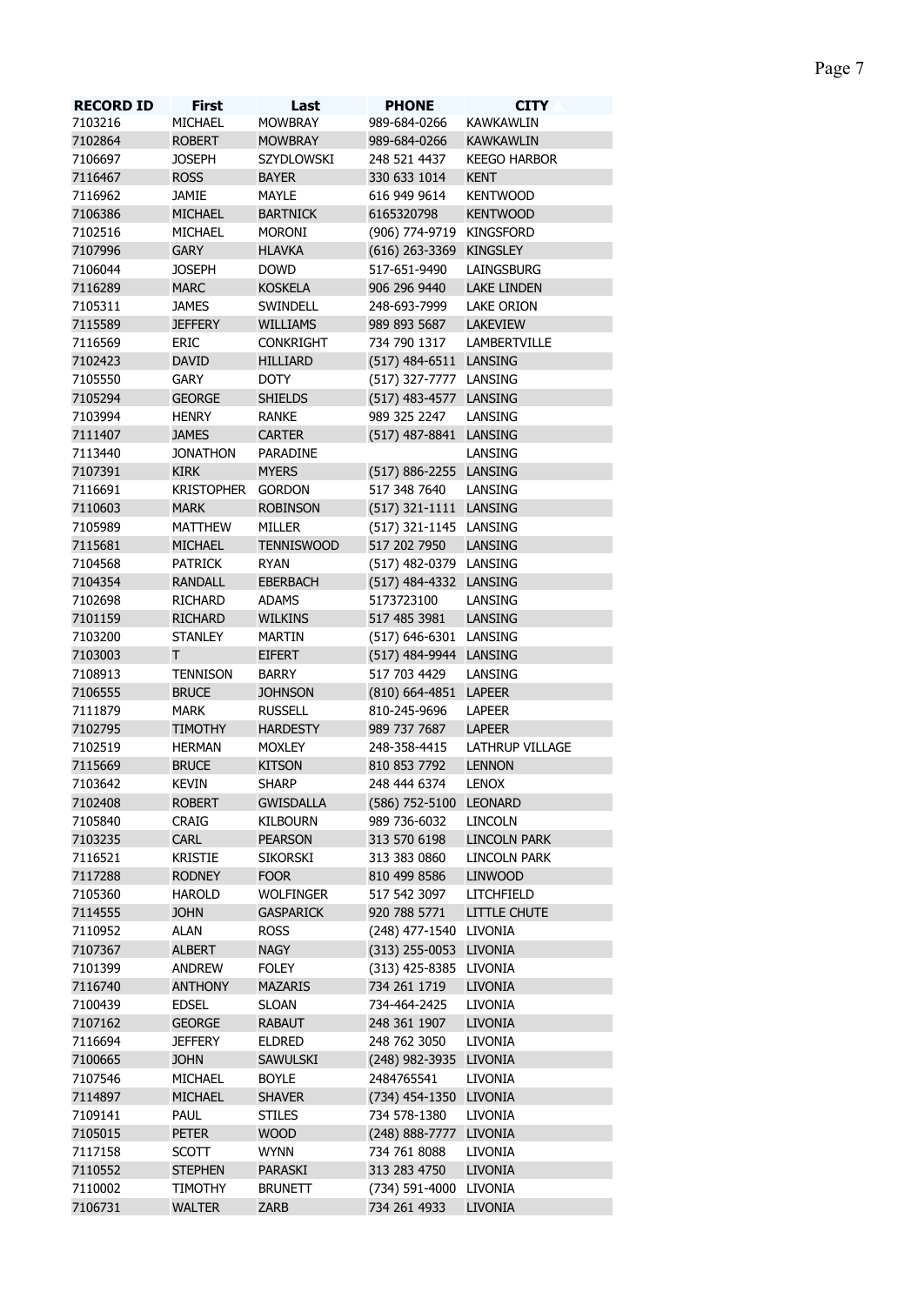| <b>RECORD ID</b> | <b>First</b>             | Last               | <b>PHONE</b>              | <b>CITY</b>                    |
|------------------|--------------------------|--------------------|---------------------------|--------------------------------|
| 7101634          | WILLIAM                  | ONEIL              | 734 458 2300              | <b>LIVONIA</b>                 |
| 7114507          | <b>BRETT</b>             | <b>THOMAS</b>      | (616) 318-52266 LOWELL    |                                |
| 7108289          | <b>GREG</b>              | <b>VANSTRIEN</b>   | (616) 897-5569 LOWELL     |                                |
| 7103759          | <b>DALE</b>              | <b>WHITE</b>       | 231 845-9177              | <b>LUDINGTON</b>               |
| 7105187          | <b>DONALD</b>            | LEMIEUX            | 586 212 0273              | <b>MACOMB</b>                  |
| 7105188          | <b>DOUGLAS</b>           | <b>LEMIEUX</b>     | 586 949 5397              | <b>MACOMB</b>                  |
| 7102874          | <b>GINO</b>              | PALUZZI            | (810) 949-7442 MACOMB     |                                |
| 7107742          | <b>GARY</b>              | <b>CHRISTENSEN</b> |                           | (248) 542-7999 MADISON HEIGHTS |
| 7105799          | <b>JAMES</b>             | <b>FRANK</b>       | 248 330 3734              | <b>MADISON HGTS</b>            |
| 7106599          | <b>ROBERT</b>            | <b>MASER</b>       | 231-409-8346              | <b>MANISTEE</b>                |
| 7101311          | <b>RONALD</b>            | <b>BROWN</b>       | 906 341 1147              | <b>MANISTIQUE</b>              |
| 7116725          | <b>DOUGLAS</b>           | <b>EHRHARDT</b>    | 817 200 2409              | <b>MANSFIELD</b>               |
| 7105441          | MICHAEL                  | <b>HICKS</b>       | 231 824-3262              | <b>MANTON</b>                  |
| 7112123          | <b>KENNETH</b>           | <b>JOHNSON</b>     | (715) 732-1285 MARINETTE  |                                |
| 7102413          | MICHAEL                  | <b>HARDING</b>     | (715) 732-2200 MARINETTE  |                                |
| 7107806          | <b>LESTER</b>            | <b>SLOCUM</b>      | 231 667 0035              | <b>MARION</b>                  |
|                  |                          |                    |                           |                                |
| 7104496          | WILLIAM                  | <b>FORD</b>        | 989 635-2946              | MARLETTE                       |
| 7107006          | <b>GEORGE</b>            | <b>PATRICK</b>     | 906 630 6298              | <b>MARQUETTE</b>               |
| 7108172          | <b>JOHN</b>              | <b>LEADBETTER</b>  | (906) 475-9955 MARQUETTE  |                                |
| 7108731          | <b>KEVIN</b>             | <b>MASICH</b>      | 906 228 2222              | <b>MARQUETTE</b>               |
| 7104654          | <b>RICHARD</b>           | <b>BALDWIN</b>     | (906) 249-3935 MARQUETTE  |                                |
| 7112190          | <b>RICHARD</b>           | <b>GILLES</b>      | 906 228 3400              | <b>MARQUETTE</b>               |
| 7105310          | <b>THOMAS</b>            | <b>SWICK</b>       | 906 360 3400              | <b>MARQUETTE</b>               |
| 7116844          | <b>TRAVIS</b>            | <b>SERRES</b>      | 906 235 2904              | <b>MARQUETTE</b>               |
| 7105936          | DANNY                    | <b>STURMAN</b>     | 269 685-9106              | <b>MARTIN</b>                  |
| 7102201          | <b>GARY</b>              | <b>RAVIN</b>       | 810 385 8629              | <b>MARYSVILLE</b>              |
| 7102024          | <b>LAWRENCE</b>          | <b>MARTIN</b>      | (517) 676-9727            | MASON                          |
| 7100367          | <b>ROBERT</b>            | <b>LUKKARI</b>     | 906 883 3396              | <b>MASS CITY</b>               |
| 7111160          | <b>JEFFREY</b>           | <b>KENNELLY</b>    | (419) 866-5944 MAUMEE     |                                |
| 7103935          | CARL                     | <b>WIEGAND</b>     | (616) 873-2675 MEARS      |                                |
| 7106937          | <b>FRANK</b>             | <b>CAMDEN</b>      | 248 417 8100              | <b>MEARS</b>                   |
| 7115685          | <b>TERRY</b>             | <b>MIELKE</b>      | (330) 725-8845 MEDINA     |                                |
| 7111249          | DAVID                    | <b>THEISEN</b>     | (313) 388-4300 MELVINDALE |                                |
| 7115575          | <b>LOUIS</b>             | <b>DORANTES</b>    | (313) 388-4300 MELVINDALE |                                |
| 7115578          | <b>MIGUEL</b>            | <b>DORANTES</b>    | (313) 388-4300 MELVINDALE |                                |
| 7115229          | <b>TIMOTHY</b>           | <b>SLAUGHTER</b>   | (269) 496-7144 MENDON     |                                |
| 7106690          | KENNETH                  | BRETL              | 906 923 2053              | <b>MENOMINEE</b>               |
|                  |                          |                    |                           |                                |
| 7105409          | <b>MARK</b>              | <b>EICKMEYER</b>   | (906) 863-2164 MENOMINEE  |                                |
| 7106266          | <b>STEPHEN</b>           | ZOET               | 616 450 4698              | MIDDLEVILLE                    |
| 7115117          | <b>BRUCE</b>             | <b>PRICE</b>       | (989) 839-4403 MIDLAND    |                                |
| 7107053          | EARL                     | <b>MILLS</b>       | 989 429 8480              | MIDLAND                        |
| 7106069          | <b>JAMES</b>             | <b>HOVEY</b>       | (517) 832-1964 MIDLAND    |                                |
| 7107147          | <b>JAMES</b>             | <b>JOHNSON</b>     | (989) 835-6671 MIDLAND    |                                |
| 7102921          | <b>THOMAS</b>            | <b>SIMANSKEY</b>   | (517) 631-2535 MIDLAND    |                                |
| 7100573          | Keith                    | <b>HAWKINS</b>     | (734) 434-0806 MILAN      |                                |
| 7107747          | <b>RICK</b>              | <b>GADWA</b>       | 810 923 4048              | <b>MILFOD</b>                  |
| 7106121          | DANIEL                   | <b>PATTERSON</b>   | (248) 330-7326 MILFORD    |                                |
| 7107880          | <b>JAMES</b>             | <b>SALISBURY</b>   | (248) 684-5330 MILFORD    |                                |
| 7100120          | <b>JOHN</b>              | <b>LIDDLE</b>      | 248 363 6307              | MILFORD                        |
| 7116882          | <b>MICHAEL</b>           | <b>WOLF</b>        | 248 303 8726              | <b>MILFORD</b>                 |
| 7108657          | <b>ROBERT</b>            | PETERS             | 248 667 9180              | MILFORD                        |
| 7107303          | <b>GERALD</b>            | <b>BULLOCK</b>     | 330-325-0593              | <b>MOGADORE</b>                |
| 7105906          | C                        | <b>RUETZ</b>       | (734) 231 - 1416          | <b>MONROE</b>                  |
| 7107925          | DANIEL                   | <b>PLOCHARCZYK</b> | 734 289 3338              | <b>MONROE</b>                  |
| 7102064          |                          |                    |                           |                                |
|                  | <b>EDWARD</b>            | <b>THEISEN</b>     | (313) 241-4277            | <b>MONROE</b>                  |
| 7101984          | <b>JOSEPH</b>            | <b>CONNORS</b>     | 734-241-4277              | <b>MONROE</b>                  |
| 7104180          | <b>KRAIG</b>             | YOAS               | 734-243-4040              | <b>MONROE</b>                  |
| 7100436          | <b>RICHARD</b>           | <b>SIEB</b>        | 734 241-8898              | <b>MONROE</b>                  |
| 7101451          | <b>ARNOLD</b>            | <b>HASSIG</b>      | 586 756-7800              | MT CLEMENS                     |
| 7116583          | <b>CHRISTOPHER DEGEN</b> |                    | 586 463 2983              | <b>MT CLEMENS</b>              |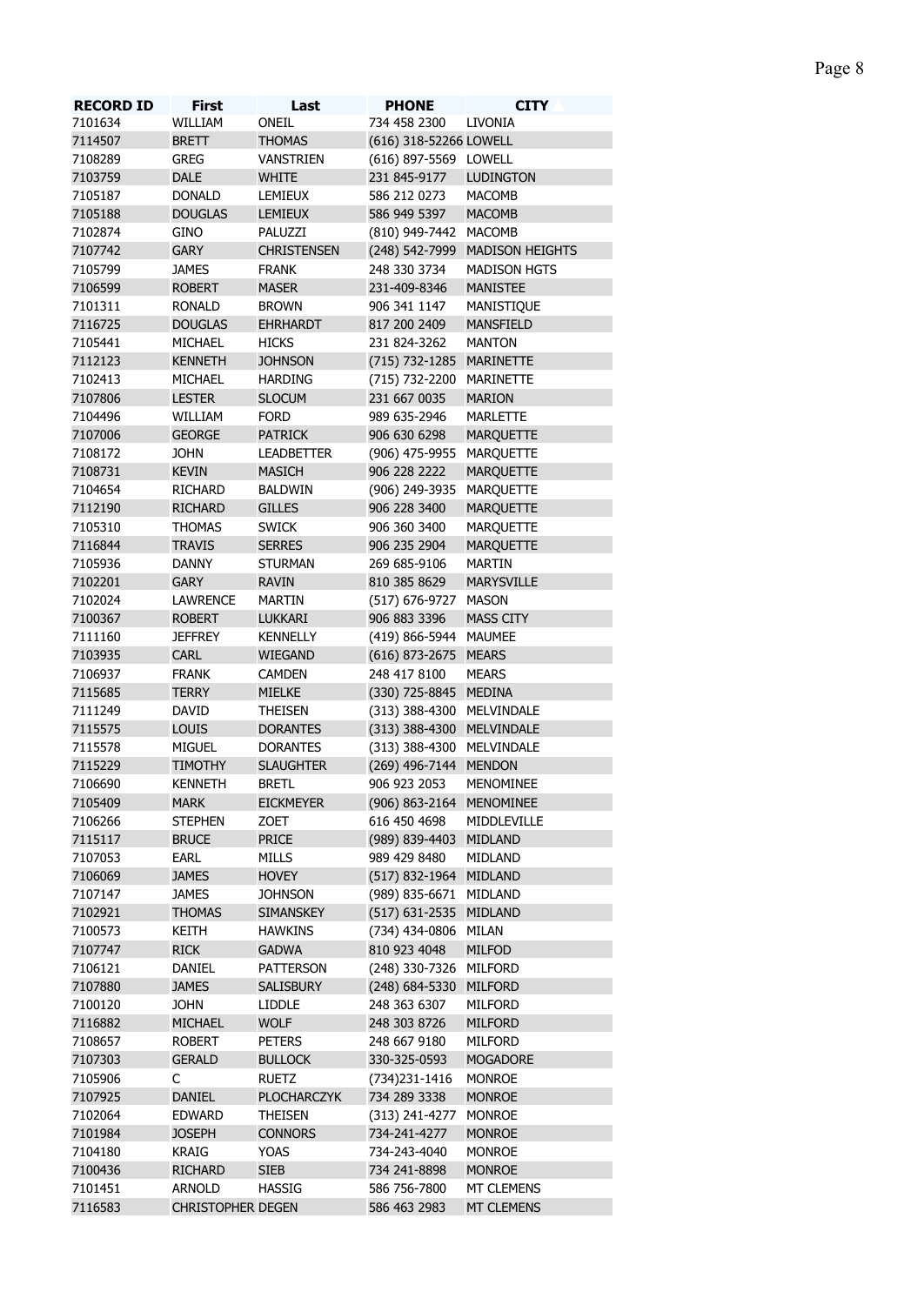| <b>RECORD ID</b> | <b>First</b>     | Last               | <b>PHONE</b>               | <b>CITY</b>                     |
|------------------|------------------|--------------------|----------------------------|---------------------------------|
| 7100352          | <b>JOSEPH</b>    | <b>KOSIBA</b>      | 586 201 2445               | <b>MT CLEMENS</b>               |
| 7105700          | <b>RONALD</b>    | <b>MICHAELS</b>    | 586 791 7890               | <b>MT CLEMENS</b>               |
| 7115241          | WILLIAM          | <b>JACQUES</b>     | (586) 469-2969 MT CLEMENS  |                                 |
| 7114972          | <b>MARTIN</b>    | <b>CORCORAN</b>    | (810) 686-4630 MT MORRIS   |                                 |
| 7113113          | <b>GERALD</b>    | <b>WELLS</b>       | 517 566 8473               | MULLIKEN                        |
| 7103080          | <b>GARY</b>      | <b>BOVAN</b>       | (989) 588-4032 MUNISING    |                                 |
| 7108999          | <b>KENNETH</b>   | <b>WENTWORTH</b>   | 231 726 2396               | <b>MUSKEGON</b>                 |
| 7105101          | R.               | <b>FEDERIGHE</b>   | (616) 777-2525 MUSKEGON    |                                 |
| 7106261          | <b>GEORGE</b>    | <b>WATER</b>       | (800) 436-6665 NAPERVILLE  |                                 |
| 7107876          | <b>GLENN</b>     | <b>MURRAY</b>      | 586 725 4460               | <b>NEW BALTIMORE</b>            |
| 7105261          | <b>STEVEN</b>    | PEINOVICH          | 586 322 4635               | <b>NEW BALTIMORE</b>            |
| 7115419          | <b>MICHAEL</b>   | ANETZBERGER        | (734) 783 - 2794           | <b>NEW BOSTON</b>               |
| 7105702          | <b>RODNEY</b>    | WAY                | (313) 654-6393 NEW BOSTON  |                                 |
| 7103729          | <b>TERRY</b>     | <b>JUNOD</b>       | 248 486 1600               | <b>NEW HUDSON</b>               |
| 7100147          | <b>ROBERT</b>    | <b>PEARSON</b>     | 734 963 4340               | <b>NEWPORT</b>                  |
| 7115142          | <b>JEFFERY</b>   | <b>COLLINS</b>     | (317) 770-7100 NOBLESVILLE |                                 |
| 7107918          | WILLIAM          | LANG               |                            | (810) 688-4215 NORTH BRANCH     |
| 7113700          | <b>FREDERICK</b> | <b>MILLER</b>      | 810 982 0944               | <b>NORTH STREET</b>             |
| 7114646          | <b>DARYL</b>     | <b>BESSA</b>       | (847) 291-6302 NORTHBROOK  |                                 |
| 7102406          | <b>CHARLES</b>   | <b>GROOMES</b>     | 231 386 9014               | <b>NORTHPORT</b>                |
|                  |                  |                    |                            |                                 |
| 7112313          | <b>DERRICK</b>   | WILLIAMS           | 313 318 8101               | <b>NORTHVILLE</b>               |
| 7104537          | <b>JAMES</b>     | <b>LONG</b>        | 248 349-0373               | <b>NORTHVILLE</b>               |
| 7105065          | <b>RAYMOND</b>   | CASE               | (248) 348-2967 NORTHVILLE  |                                 |
| 7106421          | <b>KEITH</b>     | <b>CAMPBELL</b>    | (419) 476-4444 NORTHWOOD   |                                 |
| 7116619          | <b>DAMON</b>     | PIETRAZ            | 248 347 4975               | <b>NOVI</b>                     |
| 7115166          | <b>DARRELL</b>   | <b>UNDERWOOD</b>   | 248 380 9394               | <b>NOVI</b>                     |
| 7109700          | DAVID            | <b>HERBERHOLZ</b>  | (248) 348-0526 NOVI        |                                 |
| 7101059          | <b>LEON</b>      | <b>MOSKOVITZ</b>   | 248 825 6375               | <b>NOVI</b>                     |
| 7115314          | MICHAEL          | <b>NEWSOME</b>     | 248 380 2100               | <b>NOVI</b>                     |
| 7116802          | <b>MATTHEW</b>   | <b>EBERHARDY</b>   | 414 216 6900               | <b>OAK CREEK</b>                |
| 7101818          | LEO              | WEISS              | (810) 543-3333 OAK PARK    |                                 |
| 7108469          | <b>RANDALL</b>   | <b>TRIOLA</b>      | (248) 546-4100 OAK PARK    |                                 |
| 7109303          | MICHAEL          | <b>MARUSKA</b>     |                            | (248) 693-8939 OAKLAND TOWNSHIP |
| 7117314          | <b>DAWN</b>      | <b>CANFIELD</b>    | 517 241 9325               | <b>OKEMOS</b>                   |
| 7116907          | <b>JEFFREY</b>   | QUIRANTE           | 517 381 5358               | <b>OKEMOS</b>                   |
| 7112408          | <b>EDWARD</b>    | <b>BROKAW</b>      | (402) 330-5170 OMAHA       |                                 |
| 7101518          | <b>MARK</b>      | KMIECIK            | 231 690-4748               | <b>ONEKAMA</b>                  |
| 7107395          | <b>RICK</b>      | <b>PENDER</b>      | 248 202 4006               | <b>ORCHARD LAKE</b>             |
| 7107158          | <b>STEVEN</b>    | <b>MUNSON</b>      | 248 683 2299               | ORCHARD LAKE                    |
| 7110526          | <b>GARY</b>      | <b>BURKLAND</b>    | 248 373-7800               | <b>ORION</b>                    |
| 7102053          |                  |                    |                            |                                 |
|                  | <b>RICHARD</b>   | <b>SCRIBNER</b>    | 278 391 0101               | ORION                           |
| 7105713          | <b>RONALD</b>    | <b>LEONARD</b>     | (810) 391-1613 ORION       |                                 |
| 7105788          | <b>ANTHONY</b>   | <b>DONOFRIO</b>    | (248) 627-3092 ORTONVILLE  |                                 |
| 7102096          | <b>JERRY</b>     | <b>HOBSON</b>      | 248 627 4469               | <b>ORTONVILLE</b>               |
| 7113611          | MICHAEL          | <b>MILLS</b>       | (248) 627-8449 ORTONVILLE  |                                 |
| 7107803          | <b>CHARLES</b>   | <b>SCHWEICKERT</b> | 989 739 0891               | <b>OSCODA</b>                   |
| 7105097          | <b>DONALD</b>    | <b>ERIKSON</b>     | (517) 739-1985 OSCODA      |                                 |
| 7106696          | <b>LONNIE</b>    | <b>SUTTLE</b>      | 989 739 7058               | <b>OSCODA</b>                   |
| 7115516          | <b>AARON</b>     | <b>MAXWELL</b>     | 269 692-7021               | <b>OTSEGO</b>                   |
| 7107967          | <b>MICHAEL</b>   | PERKOWSKI          | (269) 692-2300 OTSEGO      |                                 |
| 7112805          | <b>RODNEY</b>    | <b>FRENCH</b>      | (269) 344-4099 OTSEGO      |                                 |
| 7105191          | <b>GREGORY</b>   | LESNIESKI          | 734 856 6883               | <b>OTTAWA LAKE</b>              |
| 7105469          | <b>JEFFERY</b>   | LESNIESKI          | (313) 856-6883 OTTAWA LAKE |                                 |
| 7115903          | <b>DAVID</b>     | <b>CLARK</b>       | (989) 725-7155 OWOSSO      |                                 |
| 7101308          | <b>JAMES</b>     | <b>BROWN</b>       | 989-723-2948               | <b>OWOSSO</b>                   |
| 7101853          | <b>JOHN</b>      | <b>WRIGHT</b>      | 989 725 2853               | <b>OWOSSO</b>                   |
| 7106845          | <b>RICKY</b>     | <b>MCLAREN</b>     | 989 666 3720               | <b>OWOSSO</b>                   |
| 7104116          | <b>SAM</b>       | <b>MCLAREN</b>     | 989 725-7151               | <b>OWOSSO</b>                   |
| 7115192          | <b>JAMES</b>     | <b>WILSON</b>      | 248 628 8698               | <b>OXFORD</b>                   |
| 7108295          | <b>JOHN</b>      | <b>MINARD</b>      | 248 505-4045               | <b>OXFORD</b>                   |
|                  |                  |                    |                            |                                 |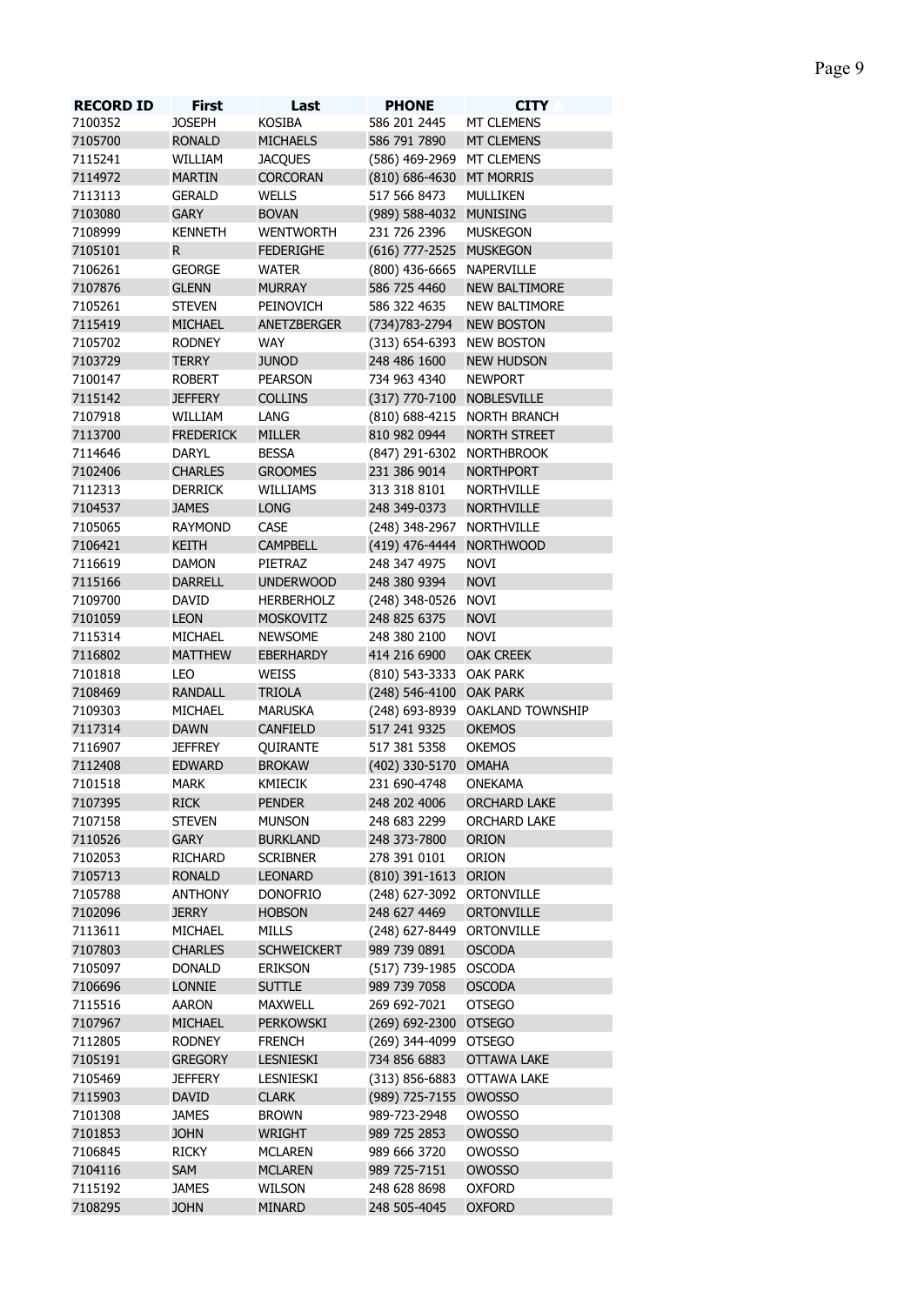| <b>RECORD ID</b> | <b>First</b>    | Last               | <b>PHONE</b>               | <b>CITY</b>                |
|------------------|-----------------|--------------------|----------------------------|----------------------------|
| 7116743          | <b>KENNETH</b>  | <b>COLEMAN</b>     | 248 939 6489               | <b>OXFORD</b>              |
| 7100896          | <b>LESLIE</b>   | <b>LENCHNER</b>    | 248 721 3000               | <b>OXFORD</b>              |
| 7105516          | R.              | <b>TURNER</b>      | (248) 628-0380 OXFORD      |                            |
| 7101588          | WILLIAM         | <b>MATHISEN</b>    | 248 622 0464               | <b>OXFORD</b>              |
| 7113782          | <b>CHARLES</b>  | <b>POOLE</b>       | 906 360 0488               | <b>PALMER</b>              |
| 7102753          | <b>NEIL</b>     | <b>CORNSTUBBLE</b> | (517) 531-5400 PARMA       |                            |
| 7115643          | <b>JAMES</b>    | <b>DEGROFF</b>     | (269) 657-0942 PAW PAW     |                            |
| 7107660          | <b>CHARLES</b>  | <b>MORRIS</b>      | (517) 625-4866 PERRY       |                            |
| 7106270          |                 | <b>BAYES</b>       | (419) 661-3933 PERRYSBURG  |                            |
|                  | <b>ROBERT</b>   |                    |                            |                            |
| 7117367          | <b>TROY</b>     | <b>POLING</b>      | 419 350 3992               | <b>PERRYSBURG</b>          |
| 7100830          | <b>JAMES</b>    | <b>RAND</b>        | 231 753 2110               | PETOSKEY                   |
| 7107497          | <b>ROGER</b>    | <b>FURGESON</b>    | 231-347-6629               | <b>PETOSKEY</b>            |
| 7105894          | <b>ROGER</b>    | <b>RADCLIFFE</b>   | 231 330 0611               | <b>PETOSKEY</b>            |
| 7115951          | <b>TROY</b>     | NIEWIADOMSKI       | 616 835 7687               | <b>PIERSON</b>             |
| 7105917          | <b>KENT</b>     | <b>SHETLER</b>     | (517) 453-3531 PIGEON      |                            |
| 7107424          | <b>MITCHELL</b> | <b>GOGOLA</b>      | 989 856 4268               | <b>PIGEON</b>              |
| 7104895          | <b>CARL</b>     | <b>RAKOWSKI</b>    | 734 298 2398               | PINCKNEY                   |
| 7102673          | <b>MICHAEL</b>  | <b>WINISKY</b>     | 517 930 2990               | <b>PINCKNEY</b>            |
| 7107335          | DANIEL          | KILEY              | (517) 879-3057 PINCONNING  |                            |
| 7108163          | <b>GERALD</b>   | <b>VANWORMER</b>   | (989) 879-2199 PINCONNING  |                            |
| 7114715          | <b>MATTHEW</b>  | <b>ROULEAU</b>     | (989) 879-4639 PINCONNING  |                            |
| 7116224          | <b>DAMIAN</b>   | <b>ATWOOD</b>      | 269 685 1787               | <b>PLAINWELL</b>           |
| 7107032          | DAVID           | VAN DE LAARE       | 269 664-4703               | PLAINWELL                  |
| 7107179          | <b>DAVID</b>    | <b>WOODHOUSE</b>   | 269 664 4261               | <b>PLAINWELL</b>           |
| 7114311          | <b>DOUGLAS</b>  | <b>WINE</b>        | 269 685 9438               | PLAINWELL                  |
| 7106124          | <b>ROBERT</b>   | <b>PETRICK</b>     | 269 998 5654               | <b>PLAINWELL</b>           |
| 7115487          | <b>BRUCE</b>    | <b>HERMANSON</b>   | 734 454 1350               | PLYMOUTH                   |
| 7102867          | CARL            | <b>NELSON</b>      | (734) 455-2001 PLYMOUTH    |                            |
|                  |                 |                    |                            |                            |
| 7106955          | <b>CHARLES</b>  | <b>ENGLAND</b>     | (734) 455-7474 PLYMOUTH    |                            |
| 7105589          | MICHAEL         | <b>LEBLANC</b>     | 734 454 9521               | <b>PLYMOUTH</b>            |
| 7104581          | <b>MONTE</b>    | <b>SHETTLER</b>    | (313) 455-3395 PLYMOUTH    |                            |
| 7111461          | <b>RAYMOND</b>  | <b>OATMAN</b>      | (734) 320-4283 PLYMOUTH    |                            |
| 7103244          | <b>ROBERT</b>   | <b>PUCKETT</b>     | 734 453 0400               | PLYMOUTH                   |
| 7100942          | <b>GEORGE</b>   | <b>BURKETT</b>     | 248-335-1994               | <b>PONTIAC</b>             |
| 7102097          | <b>KARL</b>     | <b>KUBLER</b>      | 248 335 2212               | PONTIAC                    |
| 7107229          | <b>THOMAS</b>   | <b>MCINTYRE</b>    | 248 410 0063               | <b>PONTIAC</b>             |
| 7100203          | JAMES           | <b>WATSON</b>      | 810 985-8173               | PORT HURON                 |
| 7100562          | <b>BRUCE</b>    | <b>GOPLEN</b>      | (269) 327-2322 PORTAGE     |                            |
| 7106913          | <b>EDWARD</b>   | WARE               | 989 915 9323               | <b>PORTAGE</b>             |
| 7102755          | <b>GEORGE</b>   | <b>COY</b>         | 269 344-2392               | <b>PORTAGE</b>             |
| 7104425          | <b>FRED</b>     | RAIBLE             | (517) 356-2659 POSEN       |                            |
| 7102843          | WILLIAM         | <b>LYCOS</b>       | (517) 645-7876 POTTERVILLE |                            |
| 7100891          | <b>RICHARD</b>  | WHITMAN            | 989 873-5385               | <b>PRESCOTT</b>            |
| 7104449          | <b>JAMES</b>    | <b>TOTH</b>        | (517) 639-4935 QUINCY      |                            |
| 7114184          | <b>JOSEPH</b>   | LEMIEUX            | 616 350 7895               | <b>RAVENNA</b>             |
| 7107166          | <b>DARRYL</b>   | <b>SETTLES</b>     | 313 303 7546               | <b>REDFORD</b>             |
|                  |                 |                    | (313) 255-0053 REDFORD     |                            |
| 7108576          | DAVID           | <b>NAGY</b>        |                            |                            |
| 7102168          | <b>ROBERT</b>   | <b>JOHNSON</b>     | 313 531 9024               | <b>REDFORD</b>             |
| 7107731          | DANIEL          | <b>SZAFLARSKI</b>  |                            | (313) 541-8000 REDFORD TWP |
| 7104228          | <b>JAMES</b>    | <b>KAVERMAN</b>    | (616) 832-2837 REED CITY   |                            |
| 7106655          | <b>JOHN</b>     | <b>RINGLER</b>     | 231 832 9951               | <b>REED CITY</b>           |
| 7100255          | <b>ALFORD</b>   | <b>BUSCH</b>       | (810) 727-1300 RICHMOND    |                            |
| 7104535          | <b>JACK</b>     | LIETZKE            | 734 854 4600               | <b>RIGA</b>                |
| 7117114          | <b>ROBERT</b>   | <b>FRADLE</b>      | 810 305 2626               | <b>RILEY</b>               |
| 7112016          | DAVID           | <b>GURTOWSKY</b>   | 734-285-7680               | <b>RIVERVIEW</b>           |
| 7108057          | <b>JOHNIE</b>   | <b>STEELMAN</b>    | 734 588 8888               | <b>RIVERVIEW</b>           |
| 7117144          | <b>KENNETH</b>  | SOVA               | 734 301 6141               | <b>RIVERVIEW</b>           |
| 7109433          | <b>ANDREW</b>   | <b>CALCATERRA</b>  | 586 709 1103               | <b>ROCHESTER</b>           |
| 7107522          | <b>JAMES</b>    | <b>SMITH</b>       | (248) 652-0782 ROCHESTER   |                            |
| 7105062          | KEITH           | <b>CARPENTER</b>   | (248) 651-4101 ROCHESTER   |                            |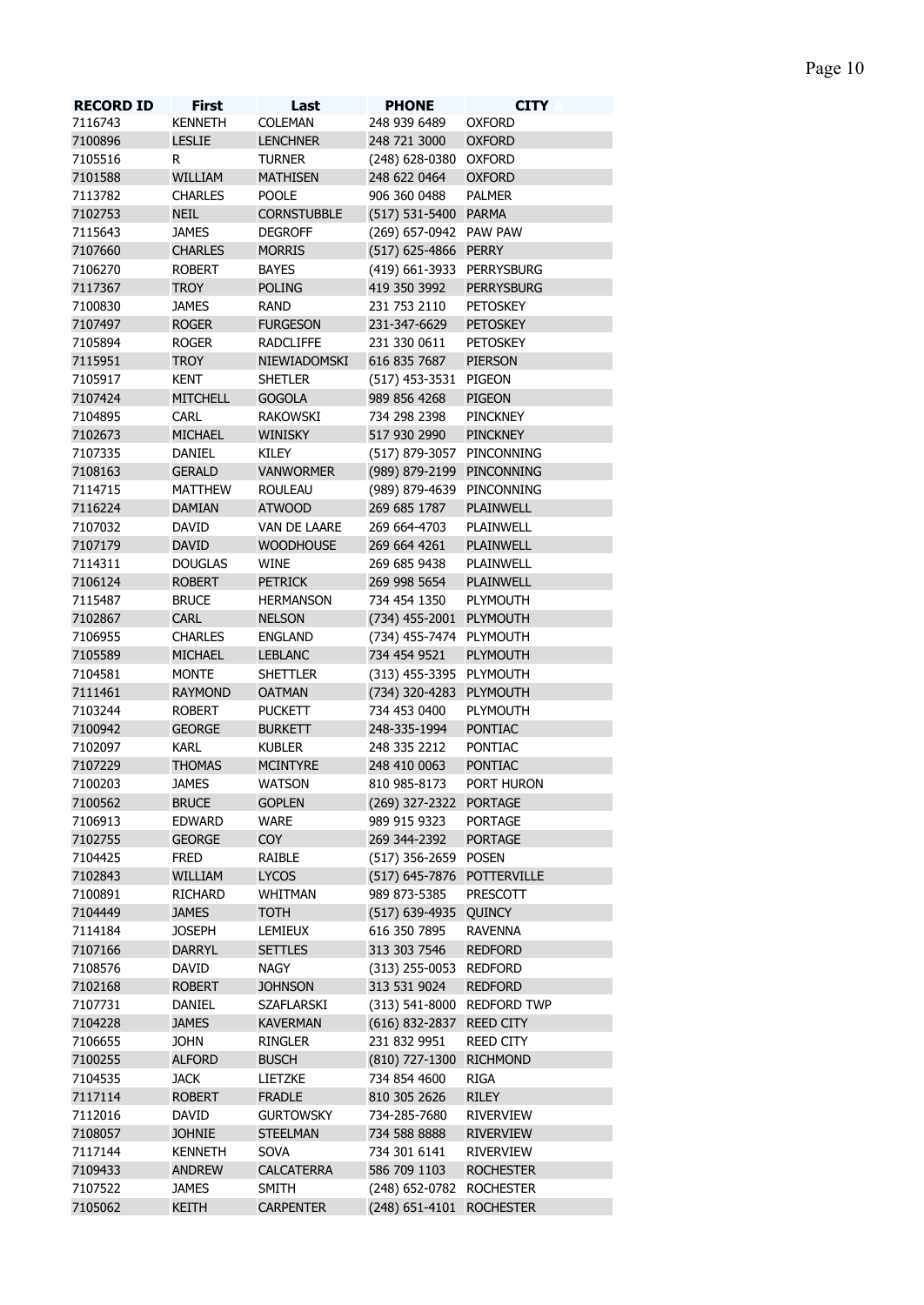| <b>RECORD ID</b> | <b>First</b>   | Last                        | <b>PHONE</b>                | <b>CITY</b>                       |
|------------------|----------------|-----------------------------|-----------------------------|-----------------------------------|
| 7106509          | <b>JAMES</b>   | <b>HASSELLE</b>             |                             | (586) 291-0803 ROCHESTER HILLS    |
| 7101434          | <b>ROBERT</b>  | <b>GRIFFITH</b>             |                             | (248) 299-0578 ROCHESTER HILLS    |
| 7115214          | <b>JOSEPH</b>  | <b>HULLIBERGER</b>          | 616 293 5524                | <b>ROCKFORD</b>                   |
| 7101476          | <b>RICHARD</b> | <b>HURST</b>                | (616) 863-0834 ROCKFORD     |                                   |
| 7108197          | <b>DUANE</b>   | <b>WALTON</b>               | 734 942-7926                | <b>ROMULUS</b>                    |
| 7104511          | <b>JERRY</b>   | <b>GRISHABER</b>            | 734 941-7652                | <b>ROMULUS</b>                    |
| 7105435          | <b>GARY</b>    | <b>HAGGART</b>              | 989 433 5750                | <b>ROSEBUSH</b>                   |
| 7106534          | <b>MARK</b>    | <b>HOVEY</b>                | (517) 433-5791              | <b>ROSEBUSH</b>                   |
| 7117313          | <b>DEXTER</b>  | <b>JACOUES</b>              | 586 557 5282                | ROYAL OAK                         |
| 7102252          | <b>GARRETT</b> | <b>CROOK</b>                | 248 543 6888                | <b>ROYAL OAK</b>                  |
| 7117345          | <b>GARRETT</b> | <b>CROOK</b>                | 248 543 6888                | ROYAL OAK                         |
| 7105893          | <b>MARK</b>    | <b>PROVENZANO</b>           | 313 268 9900                | <b>ROYAL OAK</b>                  |
| 7101242          | <b>ROBERT</b>  | KELLY                       | (313) 549-8113              | ROYAL OAK                         |
| 7101305          | <b>THOMAS</b>  | <b>BRIM</b>                 | 248 259 4650                | <b>ROYAL OAK</b>                  |
| 7103090          | <b>THOMAS</b>  | <b>CAMPBELL</b>             | 248 546 6539                | ROYAL OAK                         |
| 7112573          | <b>THOMAS</b>  | <b>KRUPA</b>                | 248 435 4300                | <b>ROYAL OAK</b>                  |
| 7101461          | <b>DONALD</b>  | <b>HOLTZ</b>                | 989 792-8643                | SAGINAW                           |
| 7105756          | <b>JAMES</b>   | <b>BOYCE</b>                | 989 781 4138                | SAGINAW                           |
| 7101790          | <b>RENE</b>    | <b>TREVINO</b>              | 989 482 4659                | SAGINAW                           |
| 7100900          | <b>RICHARD</b> | <b>KATZ</b>                 | 989 792 8738                | <b>SAGINAW</b>                    |
| 7102591          | <b>THOMAS</b>  | <b>SCHULTZ</b>              | 989 793-8019                | SAGINAW                           |
| 7105830          | <b>FRANK</b>   | JASTRZEMBOWSKI 989 865 8343 |                             | <b>SAINT CHARLES</b>              |
| 7116263          | MICHAEL        | JASTRZEMBOWSKI 989 865 8343 |                             | <b>SAINT CHARLES</b>              |
| 7100034          | <b>BERNARD</b> | <b>CHAPMAN</b>              | 810 329 2264                | <b>SAINT CLAIR</b>                |
| 7104790          | <b>ANDREW</b>  | IWAN                        | 586 415-8000                | SAINT CLAIR SHORES                |
| 7102015          | <b>DONNIE</b>  | <b>KNIGHT</b>               | 313 995 8576                | SAINT CLAIR SHORES                |
| 7107063          | <b>FRANK</b>   | CASALI                      |                             | (586) 596-1021 SAINT CLAIR SHORES |
| 7101092          | <b>MICHAEL</b> | QUINLAN                     | 586 778-0462                | SAINT CLAIR SHORES                |
| 7103361          | <b>RICHARD</b> | <b>DUBE</b>                 | 313 477 7571                | SAINT CLAIR SHORES                |
| 7110660          | <b>RONALD</b>  | <b>SUPAL</b>                |                             | (810) 772-6206 SAINT CLAIR SHORES |
| 7112429          | <b>TERRY</b>   | <b>STEINMACHER</b>          | 586 775-7054                | SAINT CLAIR SHORES                |
| 7107605          | <b>HAROLD</b>  | <b>WEISS</b>                | 989 389-4303                | <b>SAINT HELEN</b>                |
| 7100899          | <b>JACK</b>    | <b>SMITH</b>                | 989 389-5225                | <b>SAINT HELEN</b>                |
| 7107464          | <b>GARY</b>    | <b>SORENSON</b>             | (906) 643-8628 SAINT IGNACE |                                   |
|                  |                |                             |                             |                                   |
| 7104200          | <b>KENNETH</b> | <b>BROWN</b>                | (906) 643-8549 SAINT IGNACE |                                   |
| 7103341          | LARRY          | <b>BELONGA</b>              | 9066439595                  | SAINT IGNACE                      |
| 7100107          | <b>CHARLES</b> | KEBLER                      | 517 719 5770                | SAINT JOHNS                       |
| 7101183          | <b>RICHARD</b> | <b>ROOT</b>                 | 989 224-3739                | <b>SAINT JOHNS</b>                |
| 7100893          | WINFRED        | <b>BREITKREUZ</b>           | 269 313 6111                | SAINT JOSEPH                      |
| 7101665          | <b>DUANE</b>   | <b>POWELL</b>               | 989 681 5751                | <b>SAINT LOUIS</b>                |
| 7116988          | DALE           | <b>LINDH</b>                | 651 251 1880                | SAINT PAUL                        |
| 7111288          | DAN            | <b>FARR</b>                 | 651 558-3300                | <b>SAINT PAUL</b>                 |
| 7116209          | PAUL           | <b>VARGA</b>                | 727 327 3244                | SAINT PETERSBURG                  |
| 7115391          | <b>CHARLES</b> | <b>GATES</b>                | (734) 944-5574 SALINE       |                                   |
| 7104860          | <b>CLEON</b>   | <b>NEWTON</b>               | (313) 429-4526 SALINE       |                                   |
| 7104826          | <b>EUGENE</b>  | <b>LUCKHARDT</b>            | 734 429-7040                | <b>SALINE</b>                     |
| 7108485          | <b>JAMES</b>   | <b>REEVES</b>               | (734) 429-9755 SALINE       |                                   |
| 7104342          | <b>SIDNEY</b>  | <b>COOK</b>                 | (734) 971-0304 SALINE       |                                   |
| 7101337          | <b>RONALD</b>  | <b>CLAY</b>                 | 704 431 6319                | SALISBURY                         |
| 7117102          | <b>CHARLES</b> | <b>PATRICK</b>              | 407 585 3200                | <b>SANFORD</b>                    |
| 7105288          | <b>RAY</b>     | <b>SCHOLTENS</b>            | (231) 757-3049 SCOTTVILLE   |                                   |
| 7116429          | <b>DOUG</b>    | <b>HEDTKE</b>               | 920 833 1070                | <b>SEYMOUR</b>                    |
| 7102090          | <b>JOHN</b>    | <b>SIMMONS</b>              | 231 861-1242                | SHELBY                            |
| 7107504          | <b>ROBERT</b>  | <b>KEEHNE</b>               | (616) 861-5786 SHELBY       |                                   |
| 7116060          | <b>BRADLEY</b> | <b>COSTA</b>                | (586) 992-0346 SHELBY TWP   |                                   |
| 7114706          | CARRIE         | <b>KONIOR</b>               | 586 855 7187                | <b>SHELBY TWP</b>                 |
| 7105499          | <b>CHARLES</b> | <b>REYNOLDS</b>             | (586) 739-8915 SHELBY TWP   |                                   |
| 7104189          | <b>EDWARD</b>  | <b>KENDZIUK</b>             | (586) 992-0336 SHELBY TWP   |                                   |
| 7104857          | <b>JOHN</b>    | <b>NADER</b>                | 586 405-7188                | SHELBY TWP                        |

RAYMOND BIANCHINI (586) 803-0240 SHELBY TWP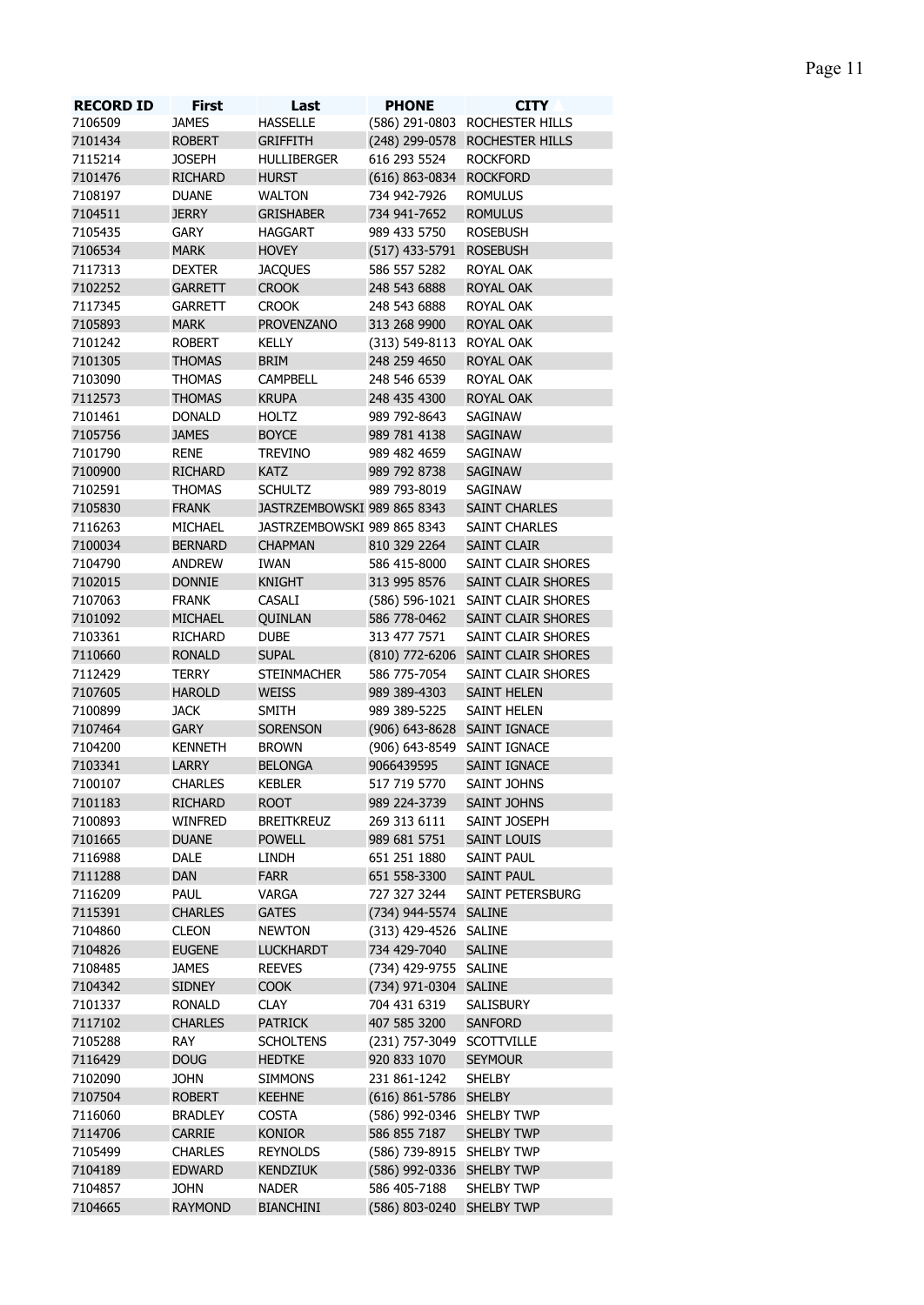| <b>RECORD ID</b> | <b>First</b>   | Last               | <b>PHONE</b>                | <b>CITY</b>                  |
|------------------|----------------|--------------------|-----------------------------|------------------------------|
| 7115898          | KEITH          | GAGE               | 269 384 9203                | SHELBYVILLE                  |
| 7100465          | <b>ROBERT</b>  | <b>TUTTLE</b>      | (517) 741-7109 SHERWOOD     |                              |
| 7107686          | <b>BOYD</b>    | TIMM               | 574 277-0027                | SOUTH BEND                   |
| 7114220          | <b>DAVID</b>   | <b>DUIS</b>        | 574 282 2596                | SOUTH BEND                   |
| 7113283          | PHILIP         | <b>SLATT</b>       | 574 289 4071                | SOUTH BEND                   |
| 7109917          | <b>TERRY</b>   | <b>BOERSMA</b>     | (574) 237-9810 SOUTH BEND   |                              |
| 7115180          | <b>TERRY</b>   | WILKINSON          | 574 383 0084                | SOUTH BEND                   |
| 7107037          | <b>JOHN</b>    | <b>WAGNER</b>      | (616) 637-5404 SOUTH HAVEN  |                              |
| 7108072          | <b>MARK</b>    | <b>DREWNO</b>      | 248 521 3633                | <b>SOUTH LYON</b>            |
| 7111040          | <b>PAUL</b>    | ANGLIN             |                             | (260) 351-2221 SOUTH MILFORD |
| 7106550          | <b>BYRON</b>   | <b>JOHNSON</b>     | (248) 355-3958 SOUTHFIELD   |                              |
| 7108220          |                |                    |                             |                              |
|                  | <b>DAVID</b>   | <b>WALSH</b>       | (248) 356-0351 SOUTHFIELD   |                              |
| 7106382          | EARL           | <b>ASHFORD</b>     | 248 356-8370                | SOUTHFIELD                   |
| 7106558          | <b>EDDIE</b>   | <b>JONES</b>       | (313) 862-4013 SOUTHFIELD   |                              |
| 7106773          | <b>EDWARD</b>  | <b>DAVIS</b>       | 248 330 8694                | SOUTHFIELD                   |
| 7103694          | <b>IRVING</b>  | <b>ALLISON</b>     | 2487469860                  | <b>SOUTHFIELD</b>            |
| 7101066          | <b>JOHN</b>    | <b>NUSSBAUM</b>    | (248) 866-1400 SOUTHFIELD   |                              |
| 7110235          | <b>MICHAEL</b> | <b>ADORJAN</b>     | 2486357276                  | SOUTHFIELD                   |
| 7115822          | <b>PATRICK</b> | <b>ORR</b>         | 248 834 4467                | SOUTHFIELD                   |
| 7100889          | <b>ROBERT</b>  | <b>HARTLEY</b>     | (248) 358-0095 SOUTHFIELD   |                              |
| 7100695          | rudolph        | <b>TRAVIS</b>      | 248 350-2499                | SOUTHFIELD                   |
| 7114378          | <b>MARK</b>    | <b>THOMSEN</b>     | (734) 512-7744 SOUTHGATE    |                              |
| 7110140          | DAVID          | <b>HICKOX</b>      | (616) 887-7739 SPARTA       |                              |
| 7111061          | <b>DAVID</b>   | <b>JOHNSON</b>     | (616) 887-7739 SPARTA       |                              |
| 7110707          | <b>DOUGLAS</b> | <b>SCOTT</b>       | 616 696-8000                | <b>SPARTA</b>                |
| 7109981          | <b>BRUCE</b>   | <b>ULRICH</b>      | 810 631 4855                | SPRING ARBOR                 |
| 7117081          | <b>STEPHEN</b> | <b>FOSTER</b>      | 517 206 1077                | SPRING ARBOR                 |
|                  |                |                    |                             |                              |
| 7100190          | <b>JOE</b>     | <b>TROY</b>        | 989 471 2540                | <b>SPRUCE</b>                |
| 7101385          | <b>JEFFERY</b> | <b>EDWARDS</b>     | 989 831-5840                | <b>STANTON</b>               |
| 7112750          | <b>VICTOR</b>  | <b>CLAYPOOL</b>    | 616 308 3884                | <b>STANTON</b>               |
| 7107379          | <b>HOWARD</b>  | <b>ALT</b>         | 2316292920                  | <b>STANWOOD</b>              |
| 7116663          | <b>DION</b>    | <b>JEAN</b>        | 989 239 1174                | <b>STERLING</b>              |
| 7103310          | <b>ALBERT</b>  | <b>WALLS</b>       | 586 838 4525                | STERLING HEIGHTS             |
| 7108970          | <b>DAVID</b>   | <b>ANGELL</b>      | 586 274 4800                | <b>STERLING HEIGHTS</b>      |
| 7113066          | <b>RONALD</b>  | <b>MICHAELS</b>    | 586 797 9900                | STERLING HEIGHTS             |
| 7105091          | <b>MARK</b>    | <b>DUVALL</b>      | 586 726 6990                | <b>STERLING HGTS</b>         |
| 7103731          | <b>PAAVO</b>   | <b>KURVI</b>       |                             | (313) 342-6815 STERLING HGTS |
| 7103347          | <b>ROBERT</b>  | <b>BRINKER</b>     | 810 274 4527                | <b>STERLING HGTS</b>         |
| 7109349          | PAUL           | <b>GOLTZ</b>       | 586 739 3538                | STERLING HTS                 |
| 7110119          | <b>STEPHEN</b> | <b>BREITKREUZ</b>  | 269 983 6353                | <b>STEVENSVILLE</b>          |
| 7104644          |                |                    |                             | <b>STOCKBRIDGE</b>           |
|                  | <b>DARYL</b>   | <b>ANDERSON</b>    | 517 851 8255                |                              |
| 7103208          | <b>EDWARD</b>  | <b>MCNEW</b>       | 269 651 1243                | <b>STURGIS</b>               |
| 7102191          | <b>MARK</b>    | <b>MOYER</b>       | (517) 566-8881 SUNFIELD     |                              |
| 7106284          | <b>DENNIS</b>  | <b>CHAPPEL</b>     | 231 218 4766                | <b>SUTTONS BAY</b>           |
| 7105703          | <b>DONALD</b>  | <b>ALLEN</b>       | 8105778433                  | SWARTZ CREEK                 |
| 7110561          | H.             | PICKERING          | 419 885 6300                | <b>SYLVANIA</b>              |
| 7113533          | <b>TOM</b>     | <b>OVERMYER</b>    | (419) 843-7756 SYLVANIA     |                              |
| 7105473          | <b>JOHN</b>    | LUTZKE             | 989 295 0351                | <b>TAWAS</b>                 |
| 7100141          | <b>KENT</b>    | <b>NAUGLE</b>      | 517 423 3121                | <b>TECUMSEH</b>              |
| 7112027          | <b>RUSSELL</b> | <b>LEAVITT</b>     | (480) 753-5444 TEMPE        |                              |
| 7105012          | <b>GERALD</b>  | <b>WITFOTH</b>     | 734 847-8551                | <b>TEMPERANCE</b>            |
| 7104779          | <b>RAYMOND</b> | <b>HOCHSTETLER</b> | (269) 244-5225 THREE RIVERS |                              |
| 7115187          | <b>JOHN</b>    | <b>FEHSER</b>      | (419) 882-1200 TOLEDO       |                              |
| 7111927          | <b>KEVIN</b>   | <b>MOLNAR</b>      | (419) 473-3483 TOLEDO       |                              |
|                  |                |                    |                             |                              |
| 7114611          | LEO            | <b>MACK</b>        | (419) 537-0439 TOLEDO       |                              |
| 7112572          | <b>PATRICK</b> | <b>HORNE</b>       | 419 255 2100                | <b>TOLEDO</b>                |
| 7100592          | <b>ROBERT</b>  | <b>KARRICK</b>     | (419) 473-3191 TOLEDO       |                              |
| 7101736          | ED             | <b>SLANEC</b>      | (616) 238-6918 TOPINABEE    |                              |
| 7100246          | <b>ANTHONY</b> | <b>BUDAY</b>       | 231 943-4114                | TRAVERSE CITY                |
| 7100247          | <b>ANTHONY</b> | <b>BUDAY</b>       | 231 943-4114                | <b>TRAVERSE CITY</b>         |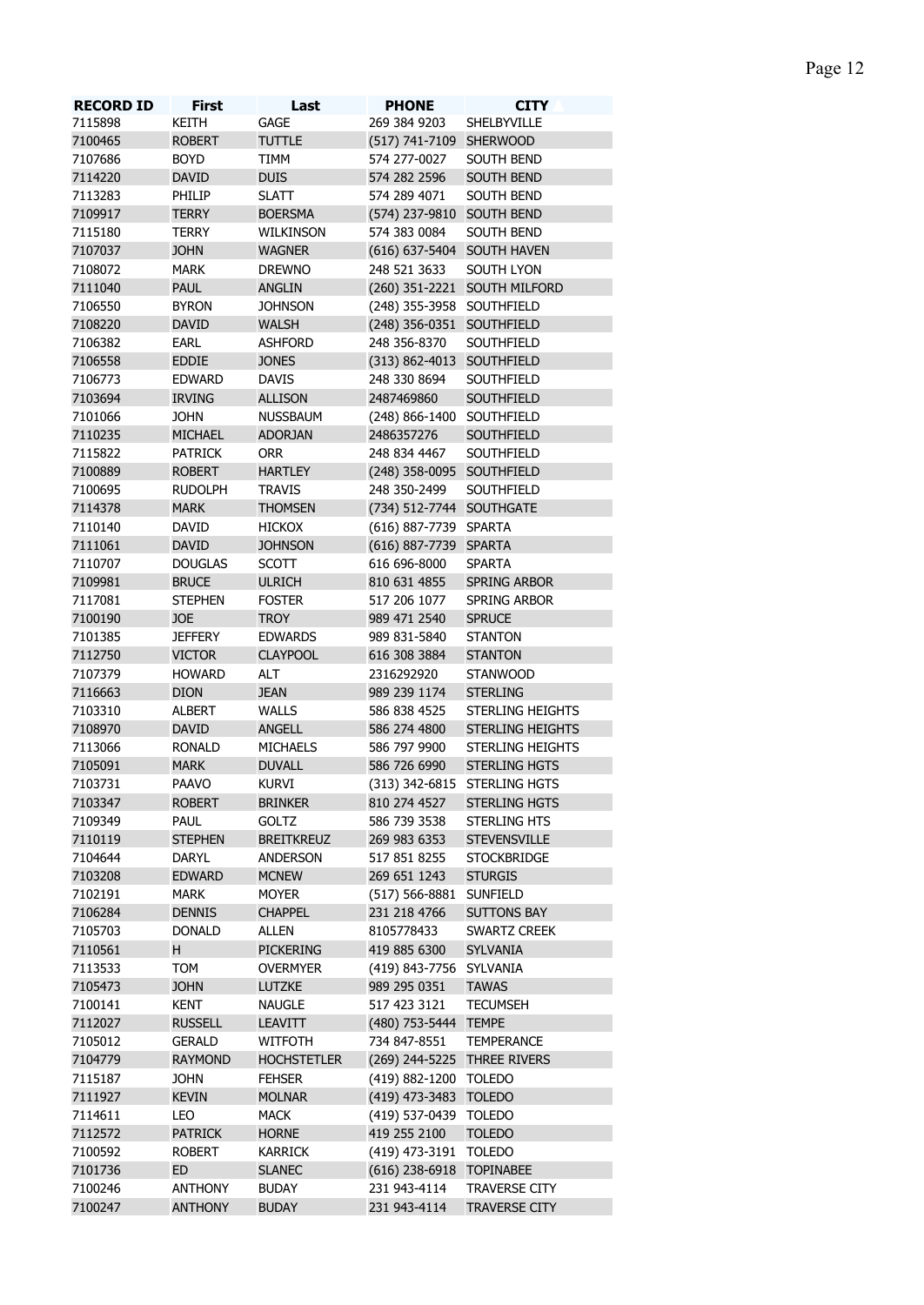| <b>RECORD ID</b> | <b>First</b>     | Last               | <b>PHONE</b>               | <b>CITY</b>                    |
|------------------|------------------|--------------------|----------------------------|--------------------------------|
| 7110416          | <b>DUANE</b>     | <b>ARCHAMBO</b>    | 231 947 6035               | <b>TRAVERSE CITY</b>           |
| 7106511          | <b>ERNEST</b>    | <b>HAYDEN</b>      |                            | (616) 943-9111 TRAVERSE CITY   |
| 7103306          | <b>FRED</b>      | WACLAWSKI          |                            | (231) 947-4524 TRAVERSE CITY   |
| 7107766          | <b>JOHN</b>      | <b>LAMERAND</b>    |                            | (231) 932-8976 TRAVERSE CITY   |
| 7116925          | <b>JOHN</b>      | <b>SANDERS</b>     | 231 932 2390               | TRAVERSE CITY                  |
| 7105663          | <b>SIEGFRIED</b> | <b>GODT</b>        | 231 946-6987               | <b>TRAVERSE CITY</b>           |
| 7105907          | <b>DENNIS</b>    | <b>RUETZ</b>       | (734) 934-4433 TRENTON     |                                |
| 7105509          | WILLIAM          | <b>SOWARDS</b>     | 734 561 0071               | <b>TRENTON</b>                 |
| 7115770          | <b>DUANE</b>     | <b>MORRIS</b>      | (248) 585-7850 TROY        |                                |
| 7101739          | <b>GARY</b>      | <b>SMITH</b>       | 248 879 2174               | <b>TROY</b>                    |
| 7108091          | <b>GERALD</b>    | GARRETT            | (248) 577-3180 TROY        |                                |
| 7105739          | <b>JAMES</b>     | <b>ALLEN</b>       | (248) 583-0030 TROY        |                                |
| 7107580          | <b>JEFFREY</b>   | <b>KELLETT</b>     | 248 822-8070               | <b>TROY</b>                    |
| 7105267          | <b>JOSEPH</b>    | <b>PISCOPO</b>     | 231 492 5297               | <b>TROY</b>                    |
| 7105520          | <b>KENNETH</b>   | <b>VANFLETEREN</b> | (248) 879-7323             | TROY                           |
| 7116701          | <b>MARC</b>      | <b>DEMEY</b>       | 248 817 3800               | <b>TROY</b>                    |
|                  |                  |                    | 248 635 6837               |                                |
| 7111631          | MICHAEL          | <b>FURNARI</b>     |                            | <b>TROY</b>                    |
| 7105521          | <b>MICHAEL</b>   | <b>VANFLETEREN</b> | (248) 689-0305 TROY        |                                |
| 7107403          | <b>RICHARD</b>   | <b>THOMAS</b>      | 248 879-6842               | <b>TROY</b>                    |
| 7103738          | <b>ROBERT</b>    | <b>LUCAS</b>       | (248) 828-4070 TROY        |                                |
| 7112532          | <b>RONALD</b>    | <b>SCHULERT</b>    | (248) 585-7850 TROY        |                                |
| 7107184          | $\mathsf{C}$     | <b>BADGLEY</b>     | 269 469 2420               | <b>UNION PIER</b>              |
| 7107886          | <b>ANTHONY</b>   | <b>STADLER</b>     | 586 615 3096               | <b>UTICA</b>                   |
| 7102418          | <b>GARY</b>      | <b>HELLEBUYCK</b>  | 586 726-6040               | <b>UTICA</b>                   |
| 7105924          | MARK             | <b>SMITH</b>       | 586 254 5151               | <b>UTICA</b>                   |
| 7113867          | <b>BYRON</b>     | <b>MOSER</b>       | (269) 778-9989 VICKSBURG   |                                |
| 7102381          | <b>JERRY</b>     | <b>FRICK</b>       | (616) 873-2317 WALKERVILLE |                                |
| 7102425          | <b>FRED</b>      | <b>HOEFT</b>       | 248 960-5097               | <b>WALLED LAKE</b>             |
| 7109907          | <b>RICK</b>      | <b>JACKSON</b>     | 248 669 5155               | <b>WALLED LAKE</b>             |
| 7100184          | <b>EDWARD</b>    | <b>SZETTELLA</b>   | 586 751-3674               | <b>WARREN</b>                  |
| 7113393          | <b>GEORGE</b>    | <b>THOMPSON</b>    | (800) 829-2400 WARREN      |                                |
| 7105006          | <b>JAMES</b>     | WILLIAMS           | 586 758-2020               | <b>WARREN</b>                  |
| 7108143          | <b>KEVIN</b>     | <b>KING</b>        |                            |                                |
|                  |                  |                    | (586) 758-2180 WARREN      |                                |
| 7107345          | <b>ROBERT</b>    | <b>ROBERTS</b>     | (810) 751-3233 WARREN      |                                |
| 7108971          | <b>WADE</b>      | <b>SYLVESTER</b>   | (586) 574-0100 WARREN      |                                |
| 7102644          | <b>ANTHONY</b>   | <b>VOHS</b>        | (810) 781-9485 WASHINGTON  |                                |
| 7102957          | DAVID            | <b>WEBER</b>       | (810)463-3700 WASHINGTON   |                                |
| 7105194          | <b>GERALD</b>    | <b>LONG</b>        | 586 752 5808               | <b>WASHINGTON</b>              |
| 7106630          | <b>ROBERT</b>    | <b>NICKERSON</b>   | 586 781-9302               | WASHINGTON                     |
| 7102513          | <b>BILLIE</b>    | <b>MOORE</b>       | (248) 623-8897             | <b>WATERFORD</b>               |
| 7112337          | <b>JASON</b>     | <b>BURGDORF</b>    | 248-666-2453               | WATERFORD                      |
| 7107338          | <b>JOSEPH</b>    | <b>MACKAVICH</b>   | 248 681-3622               | <b>WATERFORD</b>               |
| 7106996          | <b>KEVIN</b>     | <b>MCKECHNIE</b>   | $(248)$ 682-8100           | WATERFORD                      |
| 7102868          | <b>RICHARD</b>   | <b>NELSON</b>      | 248-674-1971               | <b>WATERFORD</b>               |
| 7101692          | <b>STEVEN</b>    | <b>ROLLIN</b>      | 248 789 2786               | WATERFORD                      |
| 7107734          | <b>WALTER</b>    | <b>BELCHER</b>     | 248 618 3159               | <b>WATERFORD</b>               |
| 7104053          | PAUL             | <b>CLARK</b>       | 248 343 6269               | WAYLAND                        |
| 7100631          | <b>JAMES</b>     | <b>MONROE</b>      |                            |                                |
|                  |                  |                    | (734) 721-1537 WAYNE       |                                |
| 7103984          | <b>ROBERT</b>    | <b>MENDELSON</b>   | 248 855 0826               | <b>WEST BLOOMFIELD</b>         |
| 7107970          | <b>STANLEY</b>   | <b>FARRINGTON</b>  |                            | (313) 220-4103 WEST BLOOMFIELD |
| 7107459          | <b>JAMES</b>     | <b>SHIREY</b>      | (989) 345-7425 WEST BRANCH |                                |
| 7108694          | <b>ALLEN</b>     | <b>DUFFEY</b>      | 734-727-0420               | <b>WESTLAND</b>                |
| 7105225          | <b>CHARLES</b>   | <b>MESSICK</b>     | (313) 595-4649 WESTLAND    |                                |
| 7108064          | <b>DANIEL</b>    | ZEH                | 734 261 8077               | <b>WESTLAND</b>                |
| 7116836          | DAVID            | <b>STUDT</b>       | 734 261 8077               | <b>WESTLAND</b>                |
| 7114947          | <b>GARY</b>      | <b>TRUJILLO</b>    | (734) 641-4198             | WESTLAND                       |
| 7116843          | <b>STEVEN</b>    | <b>TUPAKAVICH</b>  | 734 261 8077               | <b>WESTLAND</b>                |
| 7100807          | <b>DANIEL</b>    | <b>MCGOWAN</b>     | 248 698 3626               | <b>WHITE LAKE</b>              |
| 7116773          | DAVID            | <b>SCALPONE</b>    | 248 939 6495               | <b>WHITE LAKE</b>              |
|                  |                  |                    |                            |                                |

RICHARD EVANS 248 535 1031 WHITE LAKE